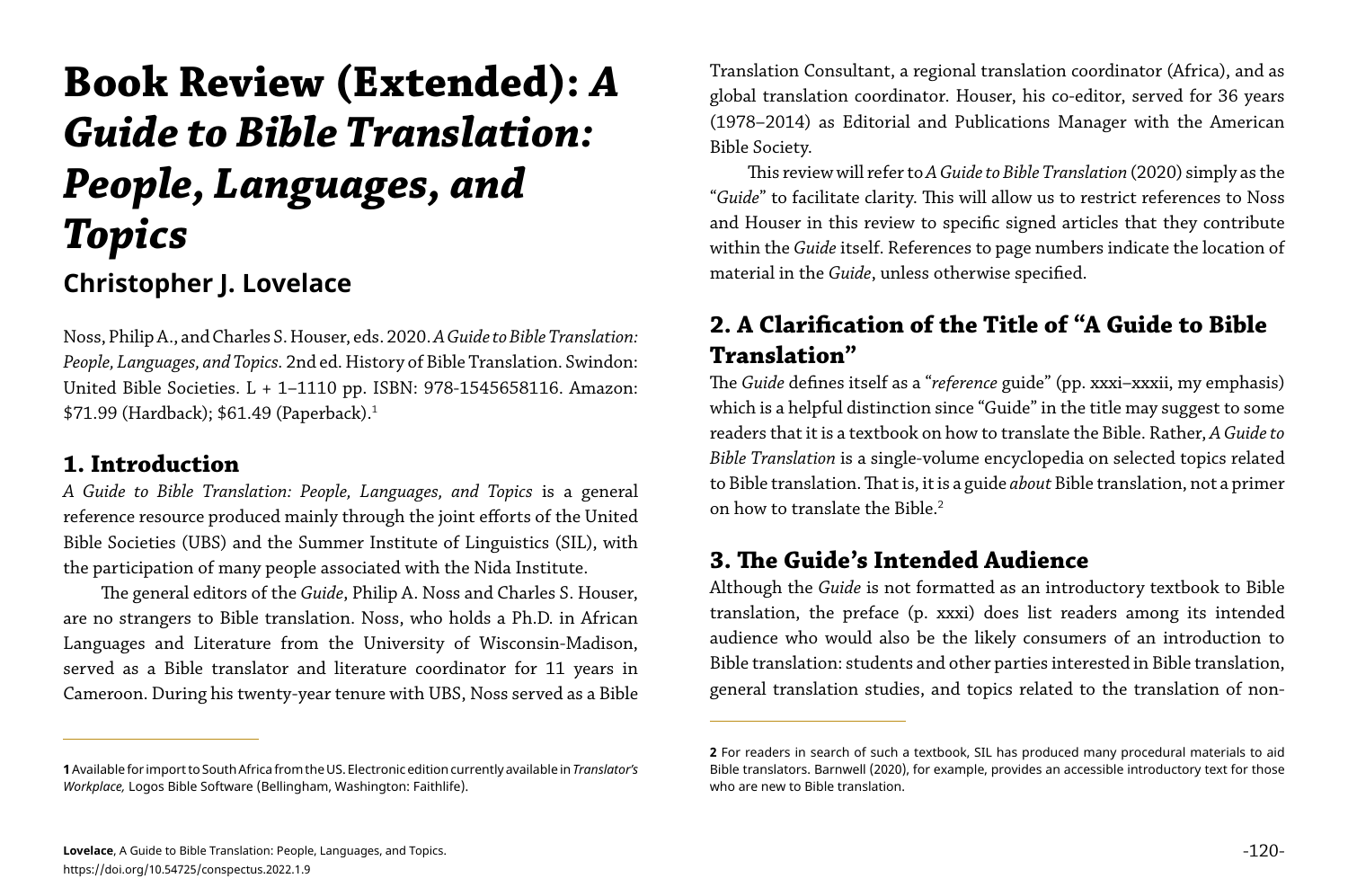Judeo-Christian texts that their respective communities view as sacred in linguistics. Those who are new to Bible translation will surely benefit from the synopses that the book offers to other publications in the field. Likewise, university students (and perhaps secondary school students) will find the *Guide* useful, since it contains many articles that summarize important works and concepts that they will undoubtedly encounter in their classrooms. Specialists in the field of Bible translation, in the meantime, will surely appreciate that the *Guide* condenses so much information in one place; and even specialists will almost certainly discover much in this volume that is new to them.

#### **4. Variation in Style**

and translation studies" (pp. 725–732) that would be at home in any doctoral dissertation, as would the discussion of semiotics by Cosculluela ("Semiotics," pp. 747–751) that devotes much of its length to a comparison of Pierce and Saussure. Cosculluela extends this article in "Sign" (pp. 760– 764) with a similar approach.<sup>4</sup>

The scope and style of contributions to the *Guide* vary from article to article. Entries range from a few sentences to three or four pages in length. Many articles are written as a general introduction, just as readers would expect in an encyclopedia such as this. Other entries read like articles for peer-reviewed journals, or as short introductions that could serve as *prologomena* to specialized academic treatises.

Among the more technical offerings, Naudé consistently submits entries that stand out in terms of how thoroughly they interact with scholarly sources. $^3$  Nord adopts a similar approach. For example, her twoparagraph article on "Scenes and frames in Bible translation" (pp. 724– 725) interacts with seven scholarly publications, as we might find in a technical paper. Werner offers a survey of the "Science of Bible translation

Most of the articles in the *Guide*, in contrast to these examples, adopt a less formal tone, in that most contributors employ general exposition and make fewer references to outside sources. Researchers might find these less formal articles useful to get a basic overview of the respective topics those entries cover. Scholarly surveys that summarize the literature thoroughly on a given subject are certainly present, but they represent the exception in the *Guide*.

#### **5. How the Guide is Organized**

As its subtitle indicates, the *Guide* is divided into three main sections: "People, Languages, and Topics." The editors introduce each of these sections with three to six pages of general discussion, after which the entries are arranged alphabetically by subject.

*5.1 The "People" section* The section on "People" relates the activity of selected individuals to the Scriptures, to Bible translation and distribution, or to the discipline of translation. Although the *Guide* does not organize the "People" entries into subdivisions, the following categories suggest themselves in this section:

**4** The article on "Semiotics" appears to be current up to about 2005, while "Signs" is current to 2006, based on the dates of the literature Cosculluela cites. Her excellent articles may benefit from

**<sup>3</sup>** For examples of articles where Naudé extensively cites and interacts with the pertinent literature, see "Equivalence," pp. 415–422; "Globalization and Localization," pp. 477–481; "Translation Studies," pp. 838–845; and, co-authored with Miller-Naudé, "Agency and Bible Translation," pp. 285–289.

some light updates to include scholarship from more recent years.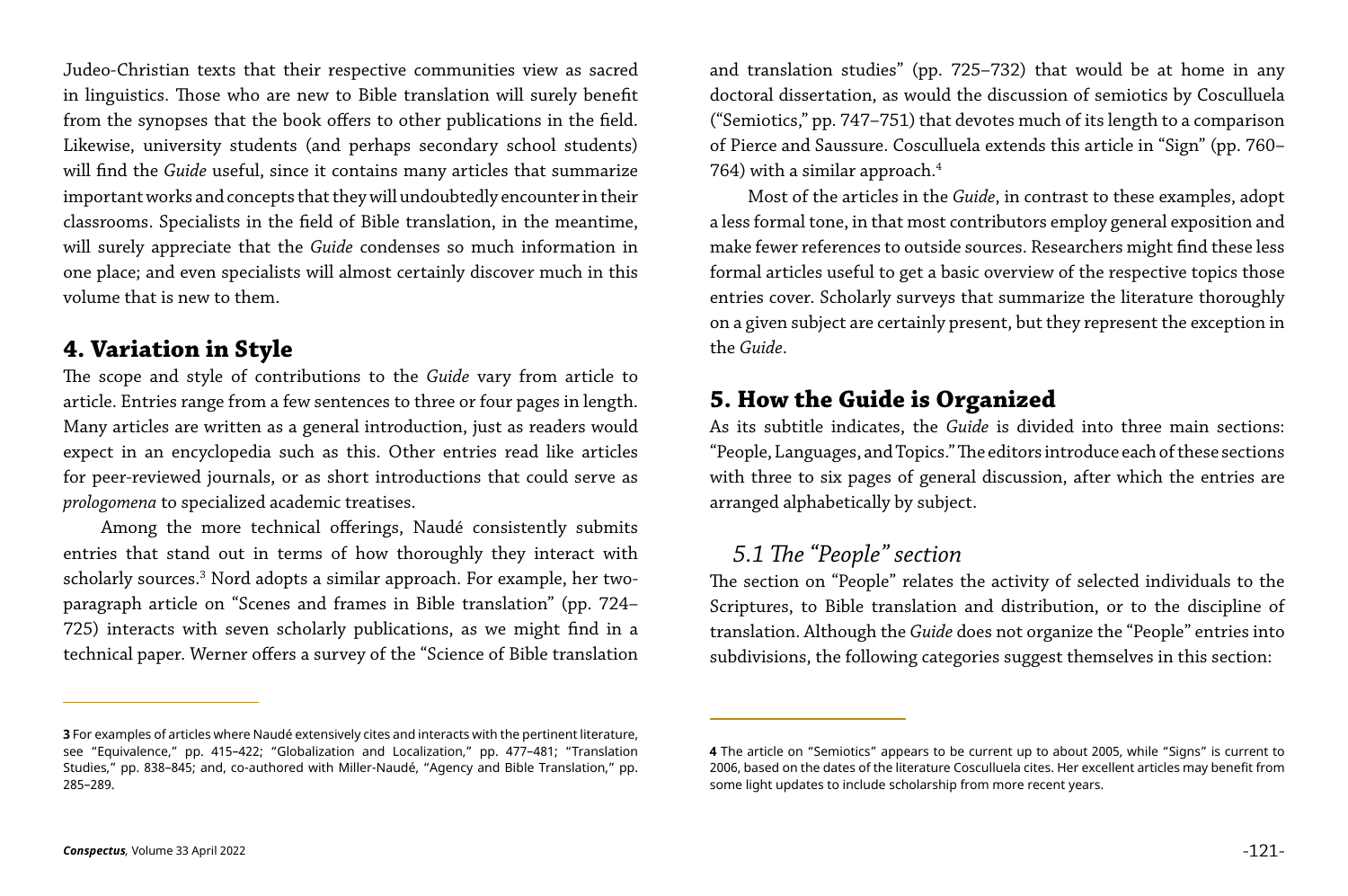1. Translators and people who have been involved directly in Bible translation.

a) Translators responsible for ancient versions (e.g., Jerome, Aquila, Symmachus, Theodotion).

b)Translators who published early versions in modern vernaculars (e.g., John Wycliffe, William Tyndale, Cipriano de Valera, João Ferreira de Almeida).

c) Notable translators during the missionary movements of the eighteenth and nineteenth centuries (e.g., William Carey, Hudson Taylor).

d)Those involved in contemporary translation work: twentieth century to current times (e.g., John C. Callow)

- 2. Linguists who have written about Bible translation (e.g., Eugene Nida, John C. Callow, John Beekman, Friedrich Schleiermacher).
- 3. Linguists whose work in general translation theory has informed Bible translation (e.g., Jacques Derrida, Cicero).
- 4. Textual scholars and grammarians whose work has shaped the Greek, Hebrew, and Aramaic texts that translators use in their work, and how those translators view these texts (e.g., Brook Foss Westcott, Robert Estienne). I have categorized grammarians and text-critical scholars together because those involved in text criticism often contribute to grammar studies, and vice versa (e.g., Luis Alonso Schökel, who is discussed under "Spanish" [pp. 243] and also under "Hebrew dictionaries and lexicons" [pp. 401–402].)
- 5. Notable enemies of the Bible (e.g., the Roman emperor Diocletian, who has an entry in the "People" section for his ignominious Biblerelated activity of decreeing that Christian Scriptures be burned[!]).

Every entry in the *Guide* relates to the task of Scripture translation or Scripture engagement in some way, though these connections are occasionally implied rather than explicit. For example, the entry on Derrida in the "People" section (pp. 21–22) recognizes that his work on Deconstructionism informs translation theory by postulating that perfect translation from one language to another is impossible. The concise article on Derrida (four short paragraphs) does not explicitly relate his work to Bible translation, but it is not difficult to find the implied connection between his general translation theory and Bible translation.

Similarly, the article on Cicero (pp. 16–17) notes that the famed Roman orator "urges translators not to attempt word-for-word translations, but rather to achieve translations that balance the closest grammatical correspondence with the closest sense-equivalent rendering" (p. 17). This approach would not be out of place in any modern classroom where translation principles are taught. Likewise, the *Guide* points out that the Roman poet Horace (p. 30) advocated translating a text in a way that was faithful to the meaning of the original without slavishly feeling the need for word-for-word equivalence. The attention that Cicero and Horace paid to beauty and naturalness in translation, as opposed to formal equivalence, prefigures some of the modern attitudes toward translation.

*5.2. The "Languages" section* Just as I identified potential subcategories in the "People" section of the *Guide*, it seems to me that the section on "Languages" can be similarly subdivided. The following categories suggest themselves: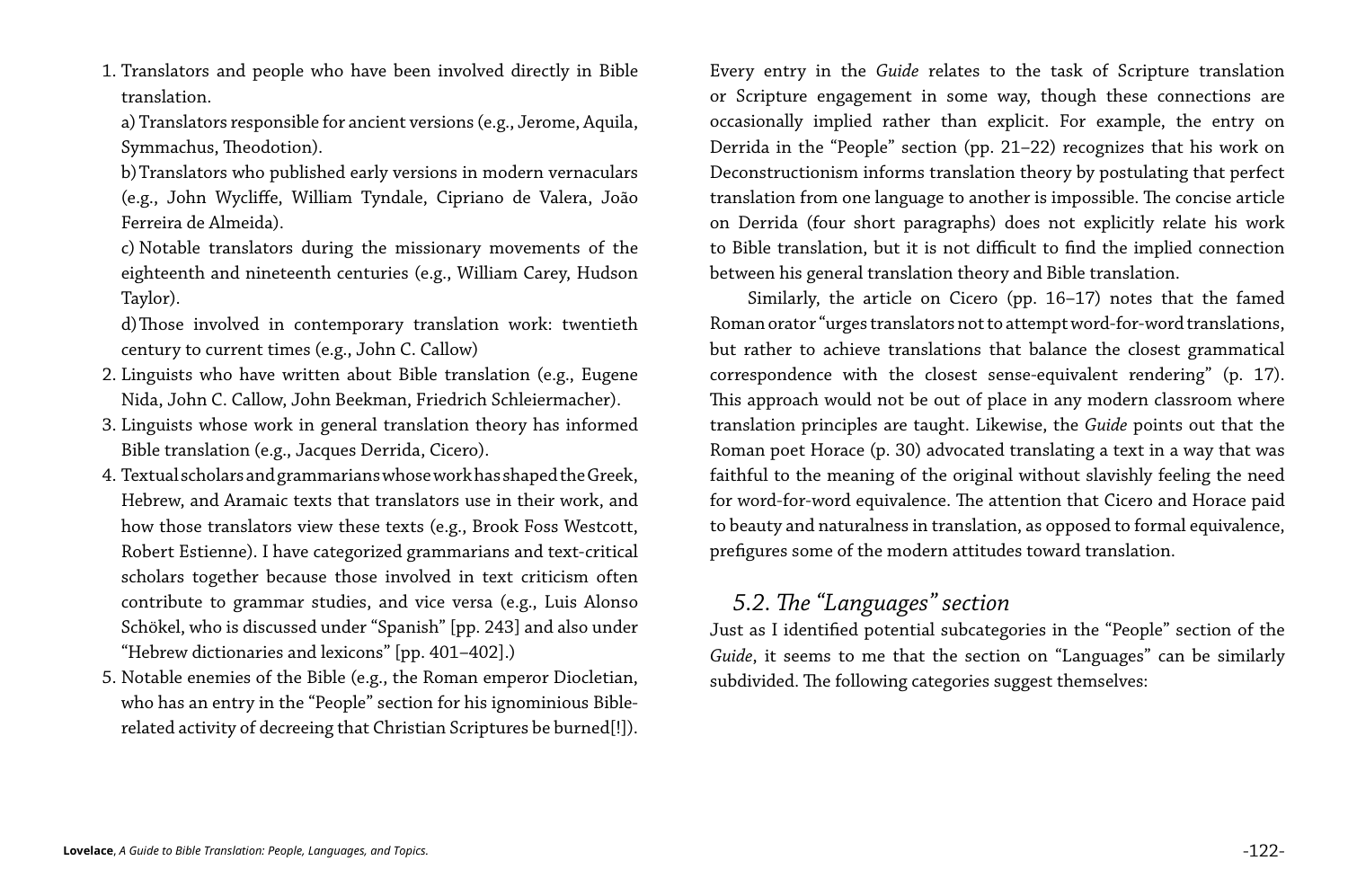- 1. Modern languages in which Bible translation has been done (e.g., Spanish, Italian, Mixtec).
- 2. Ancient versions and early translations (e.g., Latin, Slavonic, Gothic).
- 3. The languages in which the biblical texts were composed (Hebrew, Greek, Aramaic).
- 4. Ancient languages that inform biblical studies (e.g., Ugaritic, Hittite, Hurrian).

A few articles seem out of place in the languages section because they address general topics. For instance, the article on "Indigenous languages" (pp. 151–154) is a general discussion of minority languages, and it mentions translation efforts only in passing. This type of article seems more like the entries in the more generalized "Topics" section. The "Basic language" entry (pp. 87–88) is another such example, though it does discuss the *Parole de Vie* and *La Bible pour enfants* versions in the final paragraph. Other entries that may fit best in the general "Topics" section include "Language endangerment" (pp. 179–180), "Languages of arts and media" (pp. 180– 183), and "Speaking in tongues" (p. 262).<sup>5</sup>

The theme of this section is Bible translation in the languages listed. For instance, the article on "Dakota" (or "Lakota," pp. 107–108) offers only a little demographic information about the language. Most of this entry is about Bible translation into Lakota. The ancient languages that inform biblical studies (see point 4 in the preceding paragraph) are an exception to this general trend, but they represent only about 10 entries out of almost 200 in this section.

*5.3. The "topics" section* The "Topics" section is by far the largest part of the *Guide*, covering just under seventy percent of the text devoted to People, Languages, and Topics. This section includes topics on translation theory, grammar, and linguistics, among other subjects. The breadth of these entries defies easy categorization. Therefore, this review will not attempt to catalog the different types of topics as it listed the entries in the "People" and "Languages" sections. Instead, the review will highlight articles from the "Topics" portion by considering similar entries together, as discussion warrants. Hopefully, this provides a natural, organic presentation of the *Guide's* content.

# **6. The Biggest Strength of the Guide: Its Contributors**

Although the *Guide* does a good job of highlighting "People," "Languages," and "Topics" in Bible translation, these categories do not represent its greatest strength, namely, the expertise and experience of its contributing authors. Among the contributions, the *Guide* presents articles by people who have been directly involved in this field as translators, translation project coordinators, regional translation directors, heads of Bible societies, and Bible translation consultants. Several authors in the *Guide*, if not most of them, speak from the experience of having ministered in multiple capacities (e.g., as Bible translators who have also served as project coordinators and regional directors). In the *Guide*, we hear from former heads of Bible societies and translation agencies with extensive knowledge of regional Bible translation efforts. The editors have also done well to include prominent scholars outside the Global West. Hopefully, their inclusion here will introduce readers to voices from Africa, Asia, and Eastern Europe that they may not otherwise know.

**<sup>5</sup>** In an email dated July 20, 2021, the editors noted that they did consider placing these articles in the "Topics" section, but ultimately decided to place them under the "Languages" heading to ensure that they were not "lost among the grand array of translation topics."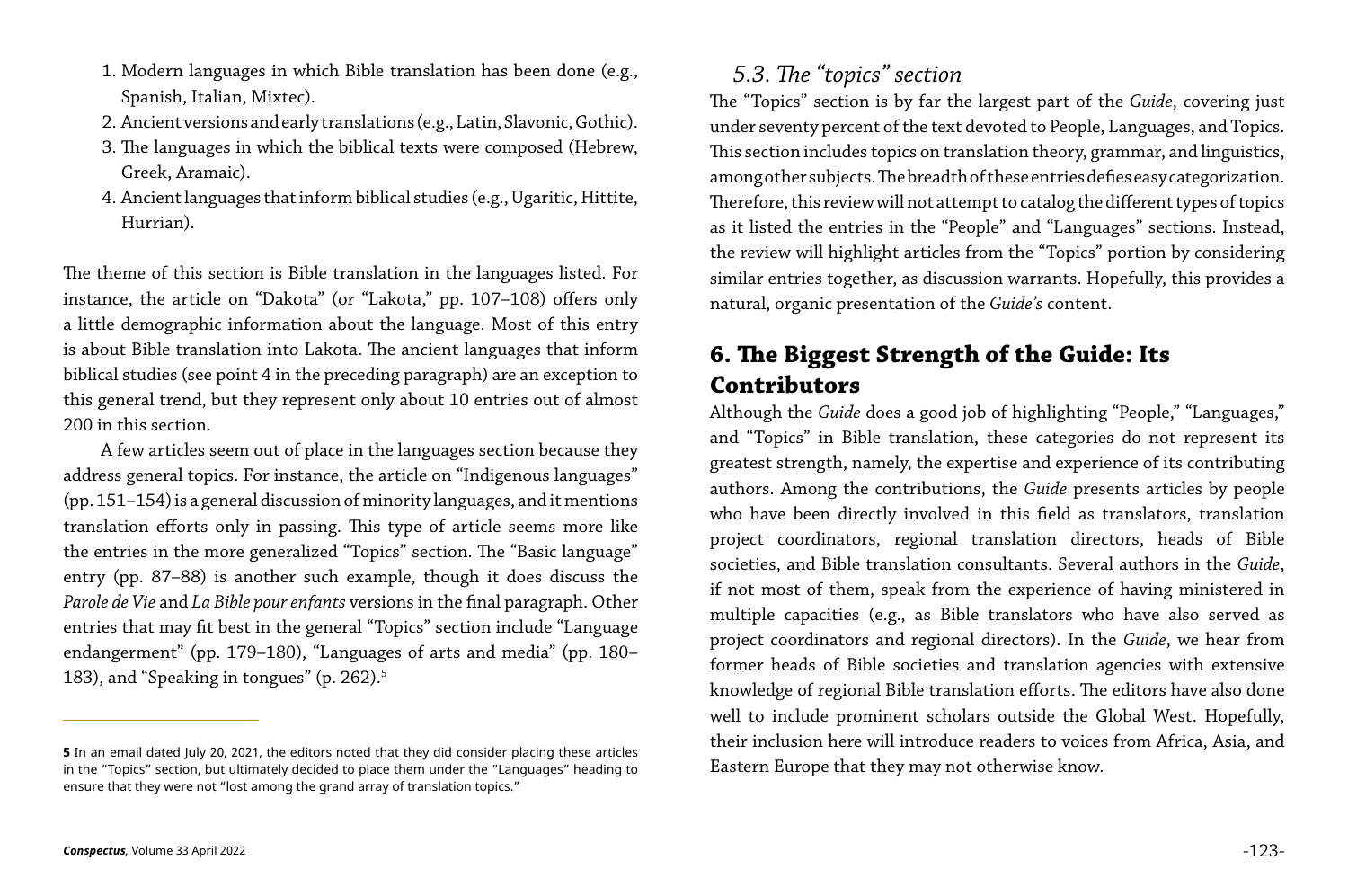Biographical information on the contributors to the *Guide* is limited to brief sketches for the editors (p. 901); a tribute in memory of Ellingworth (p. vii), who authored many articles in the *Guide*; a statement recognizing the contributions of Ellingworth and Sim (p. xxiv); listings of agency affiliations, if applicable, for those who contribute articles (pp. xxiii–xxvi); and occasional comments that the authors make in their entries regarding their own work in Bible translation. Theoretically, it would be possible to piece together the careers of some contributors from their works mentioned in the *Guide* and listed in the general bibliography (pp. 905–956). For most of the contributors, the *Guide* provides little information regarding the work they have done in Bible translation and academia.

The editors have accomplished a monumental achievement not just in what information they have assembled, but also in *whom* they have engaged to compose it. Potential readers should be told this, I believe, so that they can more fully appreciate the *Guide*. Therefore, this review will seek to highlight a few of the articles that illustrate these bonus features, while also providing a sense of the general content of the *Guide*.

The length of the *Guide* prohibits an exhaustive discussion of its contents. Therefore, I have chosen to highlight articles and authors that I believe show what the *Guide* has to offer overall.

#### **7. Articles by Prominent Scholars in the Topics Section**

As mentioned above, *A Guide to Bible Translation* includes articles from some of the most prominent scholars in the field of Bible translation today. For example, in her article on "Genre and Bible translation," Lynell Zogbo readily demonstrates her years of experience teaching on this topic to classrooms not only in her home in Côte d'Ivoire, but also around the

world. Zogbo also provides a useful introduction in her article, "Poetry in Bible translation," that should prompt all serious Bible students to seek out the more extensive treatment she offers in her book on the subject, coauthored with Wendland (Zogbo and Wendland 2020).

Ernst Wendland, who is well known for his work on Frames of Reference (FoR) and Literary Functional Equivalence (LiFE), contributes sketches of three to four pages each for both of these models in the "Topics" section (on pp. 454–458 and pp. 567–568, respectively). Although Wendland does not say this in the *Guide*, these articles essentially summarize three of his books (Wendland 2004; 2008; 2011). Undoubtedly, his students at the South African Theological Seminary and Stellenbosch University will find these discussions invaluable, as will any readers looking for an overview on Frames of Reference or Literary Functional Equivalence.

Wendland also contributes articles in the "People" and "Languages" sections of the *Guide*. His article on Martin Luther (pp. 37–40) deals mainly with Luther's translation principles and the Bible he produced. Under the article for "Chewa" (also called "Chichewa," pp. 95–96), a language with which he has worked extensively in Zambia, he updates the overview he provides in his *Introduction to the New Chichewa Bible Translation* (Wendland 1998).

Other authors take a similar approach and surreptitiously distill portions of their published work into brief summaries that are embedded in their articles. For example, though Harriett Hill does not point it out in her article on "Culture and translation" (pp. 392–394), this entry effectively summarizes chapters 4–5 of her book *The Bible at Cultural Crossroads: From Translation to Communication* (2006).

Likewise, it would be difficult to summarize the extensive work of Christiane Nord, the well-known champion of *Skopos* theory. Fortunately, she offers a section on *Skopostheorie* that quietly summarizes this paradigm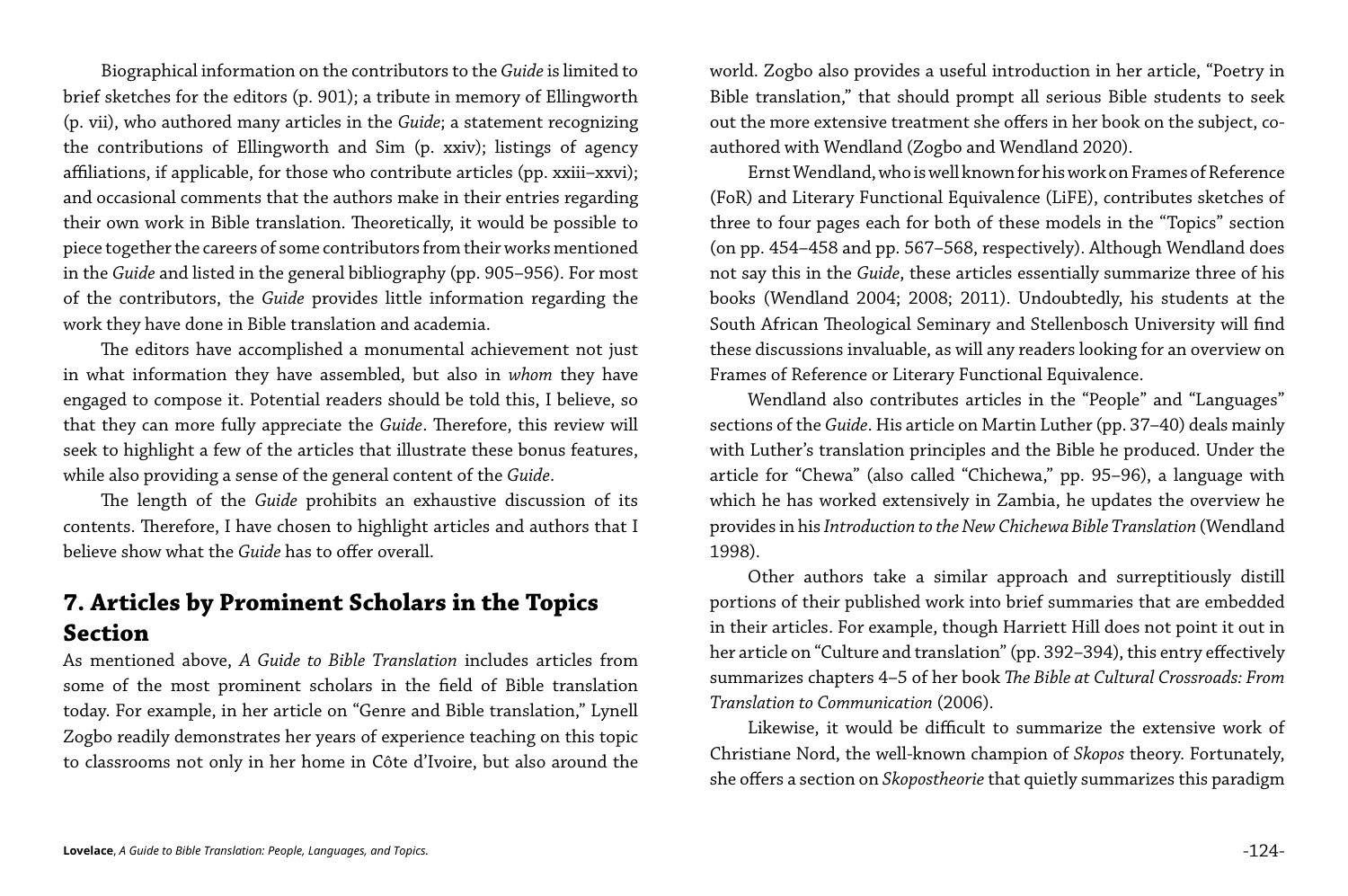in her article on "Functionalism and Bible translation" (pp. 459–462). These are just a few examples of how the *Guide* provides useful synopses of important theories in Bible translation.

#### **8. Experts on Bible Translation in their Respective Countries of Origin**

Among the summaries of Bible translation efforts in the "Languages" section of the *Guide*, some of the most detailed treatments are those by authors who write about versions in their respective countries of origin. In this section, I will mention just a few of the articles that I think bring a unique perspective to the history of Bible translation.

To begin, let us consider the overview on Russian Bible translation (pp. 221–225). The editors could hardly have found anyone more qualified to write this summary than Mikhail Seleznev, who currently teaches in the Institute for Oriental and Classical Studies at the Russian State University for the Humanities. Seleznev published new translations of Genesis, Exodus, Joshua, and Deuteronomy while he was serving as chief editor with the Russian Bible Society (1991–2010) and leading the Russian Bible Society project that produced a multi-volume translation of Old Testament books. He judiciously omits his own participation in the translation, even as he rightly gives prominence to the other members of the team. Similarly, he (humbly) neglects to mention his numerous publications (over 60 articles and books, at the time of this writing). $^{\rm 6}$  In this instance, even the translator of Seleznev's article, Larissa Shmailo, is a respected poet and author in her own right. Her credentials include work with the American Bible Society.

Even though Seleznev has published works in English, much of his

work has been published in Russian, with the result that he is perhaps not as well known in the Anglophone world as he is in Russia. The *Guide* has, therefore, done a great service to the reader by providing his article in translation to acquaint more people with his work. Other translated entries in the *Guide* make articles available in English that might not otherwise garner the attention they deserve.

While Seleznev's four-and-a-half-page article is among the longer entries in this section of the Guide, the article by Peeter Roosimaa (pp. 118–119) on Estonian Bible translation proves that brevity does not preclude quality. In seven short paragraphs, Roosimaa manages not only to summarize 300 years of Estonian Bible translation, but even to pause for a moment to characterize specific numbered reprints (2, 3, 9, and 11) of the limited-edition *Piibel* version, published in the North Estonian dialect. I suspect that this article reflects the research that Roosimaa did for his 2004 doctoral dissertation on the exegetical methods behind the Bible translations published in his native Estonia (Roosimaa 2004). Since this dissertation appears to be available only in Estonian, the *Guide's* readers remain indebted to the translators who have made this article available to a broader readership: Christoph Unger and his wife Külvi, who served for many years with SIL, beginning in the early 1990s. Of course,Christoph Unger is also well-known in his own right as the author of numerous publications on various topics in cognitive linguistics and related areas.

Junko Nakai Suzuki, the author of a forthcoming monograph that focuses on nineteenth-century Bible translation in his native Japan (Suzuki 2022), writes the article on Japanese Bible translation (pp. 165–169). Like Roosimaa, Suzuki also has an eye for detail. For instance, Suzuki relates how the earliest seven (!) Roman Catholic translation projects have no surviving manuscripts, but then describes an exceptional case, where some verses from the Psalms were inscribed in 1585 by the Japanese ambassador to **<sup>6</sup>** See the listing of publications by Dr. Seleznev at https://www.hse.ru/staff/mgseleznev#sci,

accessed June 21, 2021.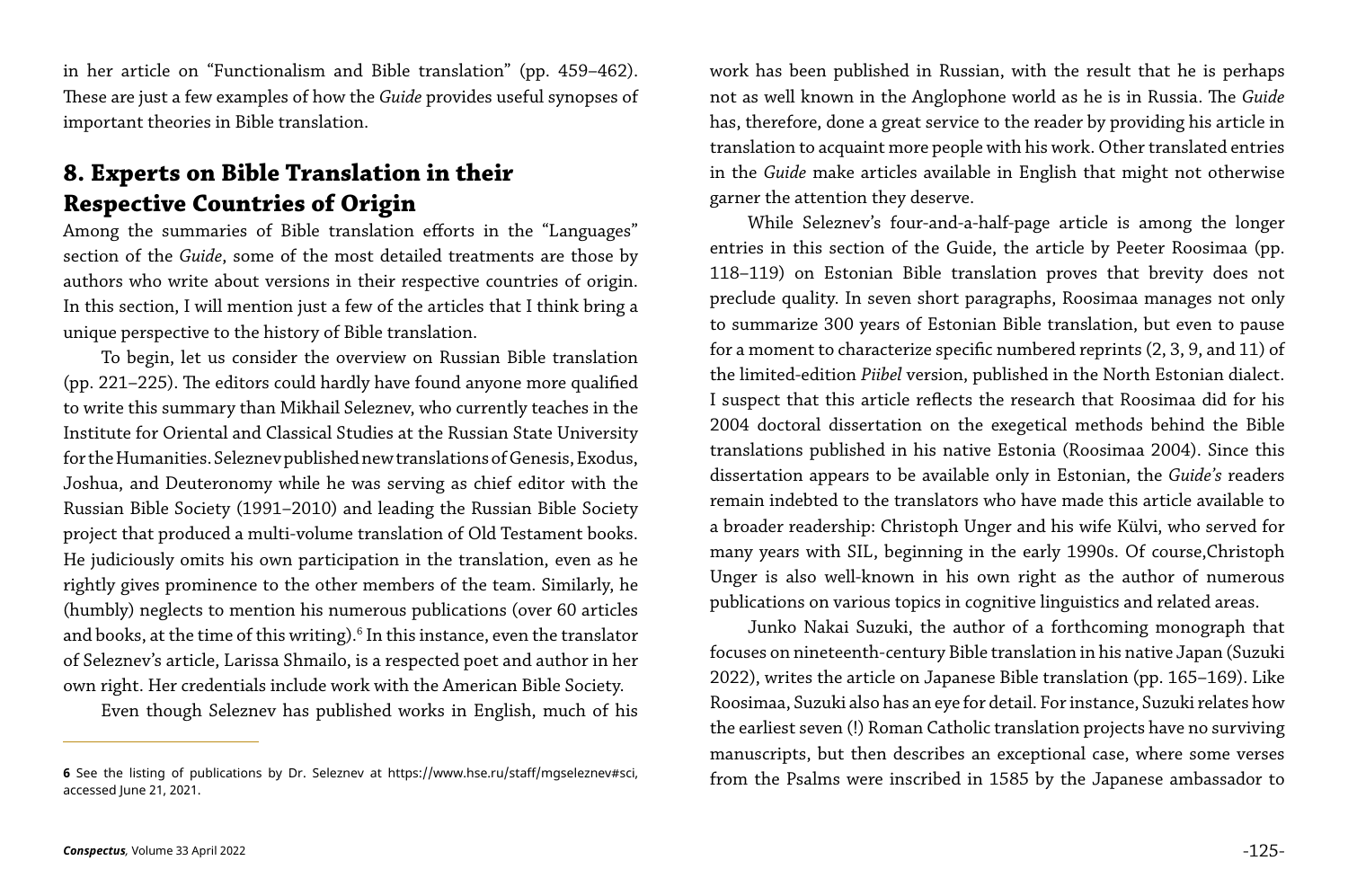the Vatican. This manuscript was subsequently lost and rediscovered twice, finally resurfacing in 2001 (p. 164). This anecdote spans two sentences in Suzuki's four-and-a-half-page article. Certainly, the entry would still be excellent without this comment regarding a four-hundred-year-old Scripture portion. However, such details as these are the pearls of research that decorate some of the more thoughtful articles in the *Guide*.

Bayarjargal Garamtseren, who is now leading the translation team for the Mongolian Standard Version (currently scheduled for publication in 2026) and who has written extensively on Bible versions in Mongolian, lends his expertise to the *Guide* in a meticulous article on that topic (pp. 199–201). Ji-Youn Cho, who has served as a translation consultant with the Korean Bible Society, writes a similarly detailed article on Bible translation in her native Korea (pp. 175–179), as well as a short article on the Korean Bible Society itself (pp. 543–544). Since Cho wrote her Ph.D. dissertation on honorifics (published as Cho 2009), it is also fitting that she contributes the article on honorifics to the *Guide* (pp. 498–500). G. A. Mikre-Sellassie, who has published multiple articles on the Ge'ez Bible in the early history of the Ethiopic church, also enriches the *Guide* by summarizing some of his findings in the article on Ge'ez (pp. 129–131).

In a similar vein, the former directors of translation agencies and Bible societies are ideally placed to write about regional activities. For instance, Borislav Arapović founded and led for many years the Institute for Bible Translation (IBT), which is responsible for bringing Scripture to many languages in the former Soviet Union and Eastern Europe. Not only does Arapović write the *Guide's* article on IBT itself (pp. 519–520), but he also writes the entries for Azerbaijani (p. 87), Tajik (pp. 252–253), Tatar (pp. 255–256), Uzbek (pp. 266–267), Serbian (pp. 228–230), and his native Croatian (pp. 105–107). To cite another example, the D. Jonadob Nathaniel,

the senior director of translations at the Bible Society of India, writes the *Guide's* articles for 16 of the languages in that region.

Iver Larsen, whose advocacy for Wycliffe Bible Translators in his native Denmark led to the eventual opening of a Wycliffe branch there in the late 1970s, is ideally suited to author the article on Danish Bible translations (pp. 108–109). Similarly, Stein Mydske is an excellent choice to author the article on the Norwegian Bible Society he formerly headed (pp. 627–628), as well as the entry he provides on Norwegian Bible translation (pp. 203– 205). Walter Klaiber, former president of the Deutsche Bibelgesellschaft (1999–2009), renders the same service as Mydske, *mutatis mutandis*, in his articles on Bible societies in Germany (pp. 473–474) and German Bible translations (pp. 132–135). As noted above, these examples are merely representative of the *Guide's* authors and the experience with which they imbue their submissions to the encyclopedia.

### **9. Articles by People Directly Involved in Bible Translation**

Many of the contributors to the *Guide* have been directly involved in Bible translation as translators, advisors, regional coordinators, or in any number of related roles. In effect, these entries preserve first-hand accounts about the process and (often extensive) lists of those involved in the projects where they served. Among these articles written by participants in the translations are "Lingala" (John Ellington, p. 186), "Gwich'in," "Micmac" (L. Watson Williams, pp. 197–198), "Mixtec" (Barbara Hollenbach, p. 198), "Nahuatl" (David Tuggy, p. 201), and Yucatec "Mayan" (written by a member of the advisory board, Rev. Edesio Sánchez-Cetina, pp. 195–197).

The Gwich'in language entry is a good example of one of these hidden gems. In just a few sentences, the author summarizes Bible translation work among this Arctic people group, including the New Testament translation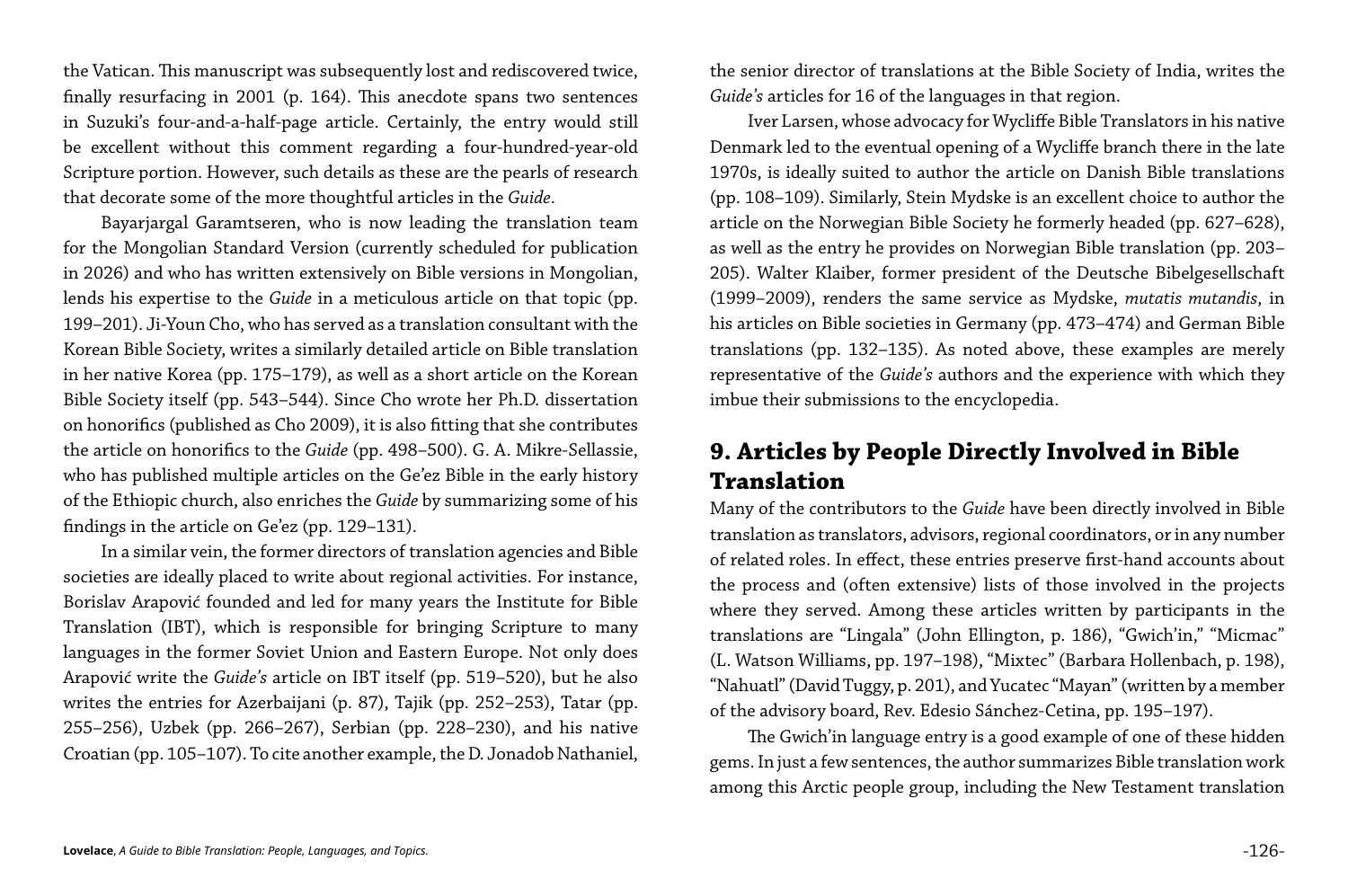begun in 1959 by Richard and Susan Mueller of SIL and completed in 2011. According to the entry, this is the "only NT in an Alaskan Athabaskan language to date" (p. 140). Richard Mueller, who was mentioned in the article, then appears as a coauthor in the byline. That is, this brief entry on Gwich'in quietly offers the firsthand testimony of the missionaries who worked on this Bible translation. Many other such gems of firsthand experience remain to be mined from the pages of this book.

John W. Harris contributes an article (pp. 270–271) describing his father Len Harris's work in producing the Wubuy New Testament. This account is especially touching, as it culminates with the Christian community in this language taking the reins and eventually publishing the New Testament and then drafting all of the Old Testament on its own.

The entry on Dutch Bible translations (p. 110) comes from a Dutch Bible translator. Marijke H. de Lang served from 1993–2004 as a translator and exegete on the New Bible Translation (2004) under the Netherlands Bible Society. De Lang also contributes an article on Erasmus (p. 25), the Dutch humanist whose name will forever be linked with the *Textus Receptus* family of Greek manuscripts. Given the connection between Erasmus and the *Textus Receptus*, it is fitting that de Lang is also the author of the entry on the *Textus Receptus* as well (p. 802).

Philip Noss, who contributes 49 articles plus other introductory materials to the *Guide*, is at his best when he writes (pp. 127–129) about the Gbaya language translation project he served in Cameroon. As expected, he names many participants and provides details about the work in Gbaya that an insider would know. This is similar to the discussion that Seleznev offers on the Russian Bible translation he led, as mentioned above. Of course, no Bible translation occurs in a vacuum. Just as everyone who produces a new version must be aware of what translation work has been done before, so also the attention that Noss and Seleznev pay in their respective articles

to the details of the Gbaya and Russian translations show that they are eminently qualified to comment on those endeavors.

# **10. Practical Articles Regarding Publication**

Any translation team that has ever struggled with how best to provide paratextual aids to their intended readers will want to study the articles regarding various aspects of publication. Here, Charles Houser shares the insights he gained from his 36 years of publishing experience with the American Bible Society. Among these, I note especially "Formatting and Bible translation" (pp. 449–453) and "Maps in Bibles" (pp. 570–572), which give practical advice on how to approach these issues. The brief addendum the editors attach to "Maps in Bibles" (pp. 572–574) even gives a schematic of where translation teams might wish to place maps throughout their Bibles for maximum effectiveness. In the "Publisher's role in Bible translation" (pp. 677–680), Houser shares not only his insider's perspective on getting a Bible printed and distributed, but also several suggestions for translation teams to make their publication process smooth and effective for reaching their intended audience.

Houser is not the only author with expertise in this subject. Noss brings up some important caveats that translators should consider before they decide to issue "Red letter editions" (p. 692). For a general discussion of various types of paratextual aids, Sim devotes an article to "Supplementary materials" (pp. 778–783). Collaborative articles regarding Bible formatting can be found in "Section headings" (pp. 738–739, by Sim, Houser, and Noss); a discussion of "Illustrations and captions" (pp. 504–507, by Sim and Houser); and a guide to designing "Study Bibles" (pp. 775–778, by Sim, Houser, and Noss). Taken as a whole, these topics effectively cover the introductory issues that Bible translation teams face in publishing and formatting their texts.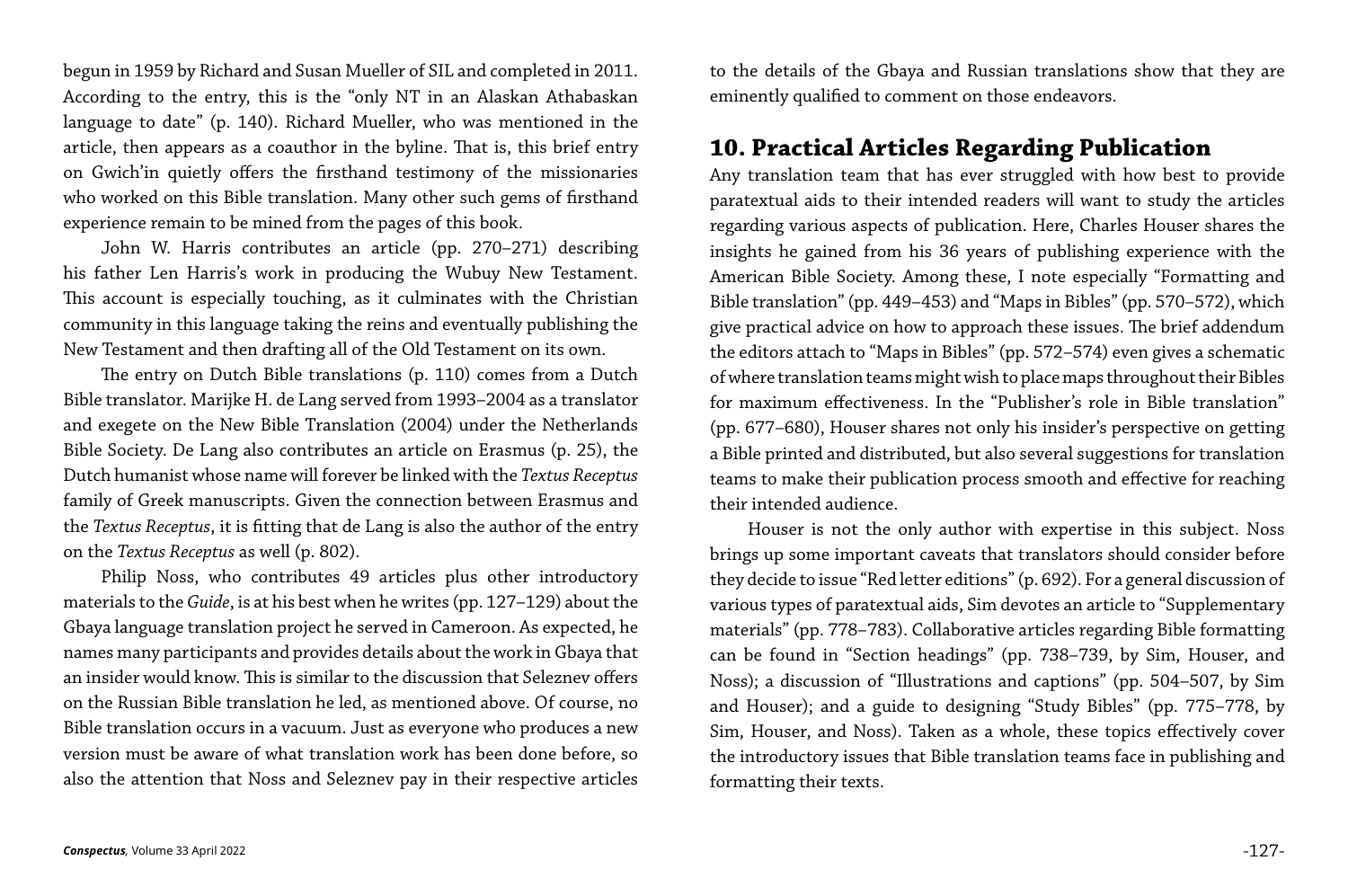# **11.Thematic Guide to Topics**

Since the *Guide* is simply organized by subject in each of its three main sections, the "Thematic guide to topics" in the *Guide's* back matter is a welcome tool to help the reader locate articles by general topic. For instance, under the sub-heading entitled "Translation quality" in this section (p. 963), we find page numbers listed for 10 entries, including topics that will be of interest to translation consultants: "Acceptability," "Clarity," "Equivalence," "Faithfulness," "Naturalness," and "Translation quality appraisal." This format makes it much easier to find inter-related articles than a general index of topics, though the *Guide* also contains a general index.

# **12. Articles that Require Revision**

In any encyclopedia that engages multiple authors to compose a work exceeding one thousand pages in length, it seems inevitable that some errors would creep into the text. *A Guide to Bible Translation* is no exception. The following suggestions are offered in the hope that they will improve the text.

#### *12.1 Aldred*

In the brief entry dedicated to Aldred (p. 7), Ellingworth credits him with penning "the first surviving English translation of part of the Bible" circa 950 AD (p. 7). However, the oldest known surviving English translation of part of the Bible is, at present, an interlinear gloss in the Vespasian Psalter, which predates Aldred by at least one hundred years. In fact, in his article on English Bible translations, Ellingworth even notes (p. 114) that the Vespasian Psalter preserves "The earliest surviving biblical text in OE [i.e., Old English]." I suggest changing the entry on Aldred (p. 7) to credit him with "*one of the earliest* surviving English translations of part of the Bible."

#### *12.2 Catalan*

In the article on Catalan, Ellingworth outlines Bible translation activity up to 1832, then states, "In more recent times translation work has been largely interconfessional, owing much to Rius Camps [sic] and his colleagues at the Monastery of Montserrat" (p. 94) and indicates that this work led to the 1993 publication of a study Bible (undoubtedly, the *Bíblia Catalana Interconfessional* [BCI]). Two corrections seem to be in order. First, this statement appears to indicate a case of mistaken identity. The shared surname "Camps" has apparently led Ellingworth to confuse Father Josep Rius-Camps with Father Guiu Camps. It is Guiu Camps, the late professor of exegesis at Montserrat, who deserves credit as a major contributor to the 1993 ecumenical BCI translation. Josep Rius-Camps, on the other hand, served as a translator on the *Nou Testament* (1978), which is oriented toward Roman Catholic readership. The name confusion is perhaps understandable, given that both Guiu Camps and Josep Rius-Camps worked on Bible translations, albeit very distinct ones, in the second half of the twentieth century.

Second, the expression "more recent times" seems to indicate "ever since 1832 and up to the present day," since 1832 is the last date in the immediately preceding sentence. If Ellingworth intends to include the entire twentieth century in what he considers to be "more recent times," then it seems strange to describe this phase of Catalan Bible translation as "largely interconfessional" in light of the many Bible translations that were published between 1915 and 1987 for Roman Catholics. During this period, Roman Catholic exegetes produced two New Testaments: (*El Nou Testament*, 1928–1929; and the 1980 *Nou Testament* by Jaume Sidera I Plana). Roman Catholics also published two multi-volume Bibles: *La Sagrada Biblia* (15 vols., 1928–1948) and *La Bíblia: versió dels textos originals i notes pels Monjos de Montserrat* (28 vols., 1926–1987). A one-volume Roman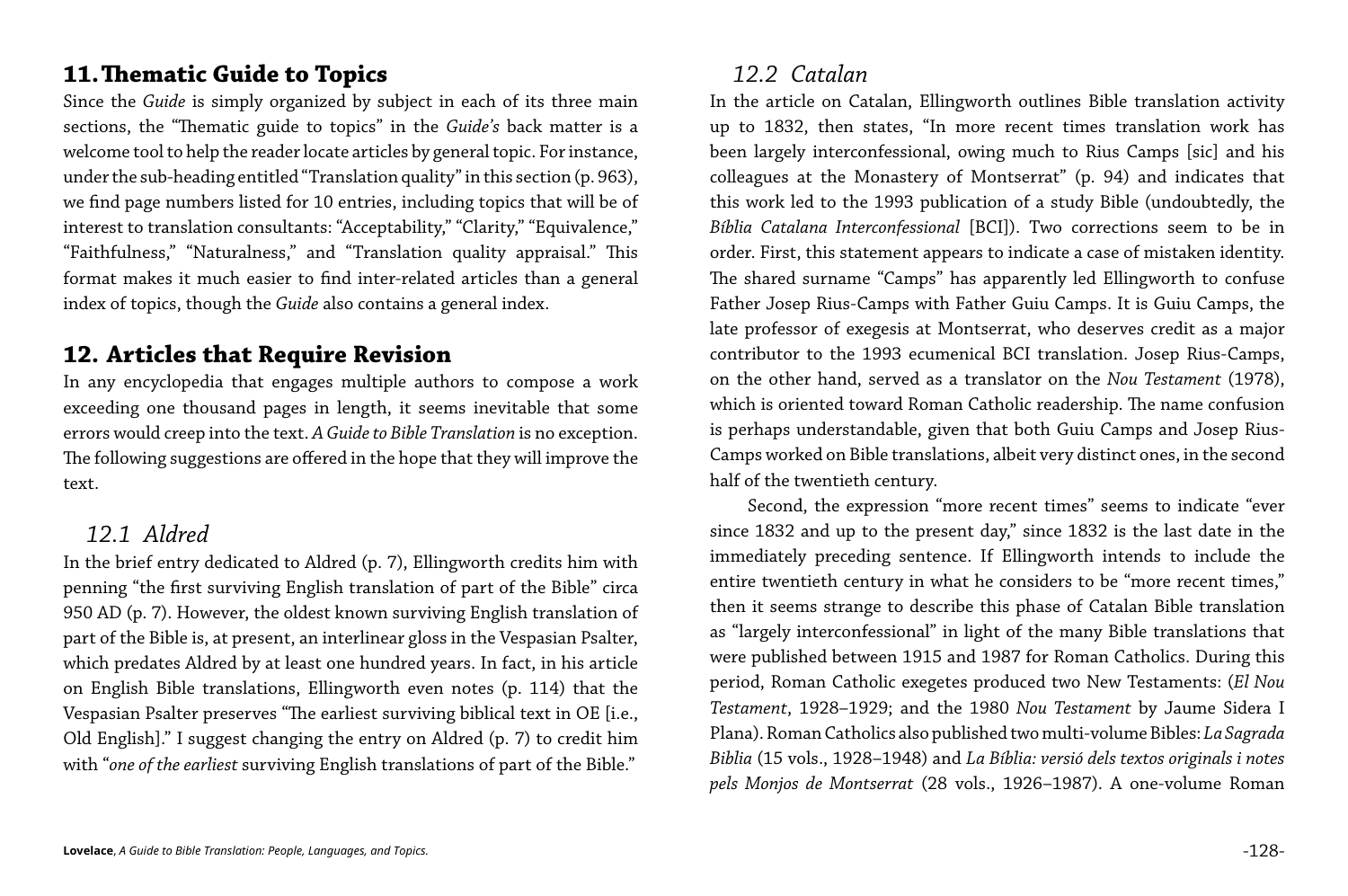Catholic Bible appeared in 1968 as *La Sagrada Bíblia, 2nd Edition*. Although it shares the same name as the 15-volume *Sagrada Biblia*, the single-volume *Sagrada Biblia* is a new translation. Though his Bible translation work was not extensive, Frederic Clascar also published Catalan translations for Catholics in the early part of the century: Genesis (1915), Song of Songs (1918), and Exodus (1925). Rather than describing post-1832 Catalan Bible translation as "largely interconfessional," it would be more accurate to note that these activities have been largely Roman Catholic, albeit punctuated by the important publication of some Protestant versions.

Regarding those Protestant Bibles, the author does mention the publication of *La Biblia del 2000* (a Protestant translation also known as the *Bíblia Evangèlica Catalana* [BEC]), and a 2004 critical edition of Exodus and Leviticus. However, he does not mention the 2009 Protestant translation *La Santa Bíblia o les Santes Escriptures* (London: Trinitarian Bible Society). Also absent is the Catalan edition of the New World Translation by the Jehovah's Witnesses (*Traducció del Nou Món de les Escriptures Gregues Cristianes*), published in 2016.

Given the brevity of this article, it is understandable that the author might choose not to mention every Bible translation in Catalan. Nevertheless, it is odd that he does not mention any Roman Catholic Bible translations published in the twentieth century, or the translation by the Jehovah's Witnesses. One hopes that the next edition of the *Guide* will update this article with the correct attribution of the BCI to Guiu Camps and include the information about the additional translations I have mentioned.

#### *12.3 Slavonic*

In the article on the Church Slavonic Bible translation, Ellingworth asserts, "What is generally considered the standard version of the Slavonic Bible first appeared in St. Petersburg in 1751 under the auspices of Peter the Great" (p.

237). This statement should be revised to indicate that the Slavonic Bible of 1751 was published under the auspices of Empress Elizabeth, the daughter of Peter the Great, rather than Peter the Great himself.

Although Peter did issue an edict in 1712 to publish a revision of the Slavonic Bible, he died in 1725 before it could be completed. On February 14, 1744, his daughter Elizabeth decreed that the revision be resumed.7 The new Slavonic version that was published as a result, in 1751, was so connected to Elizabeth's patronage that even modern editions of the Church Slavonic text are still known today as the "Elizabeth Bible." The 1756 revision of the Elizabeth Bible is the basis of the text authorized for use by the Russian Orthodox church today.

I recommend amending this statement in the *Guide* to read: "The text of what eventually became the standard version of the Slavonic Bible first appeared in St. Petersburg in 1751 under the auspices of the Empress Elizabeth. She envisioned it as the fulfillment of the edict her father, Peter the Great, issued in 1712 to revise the Moscow Bible of 1663. The text received by Russian Orthodox Church today, based on the 1756 revision of the 1751 edition, is still called the 'Elizabeth Bible' in honor of her patronage." This represents a slight expansion for the sake of clarity, which seems warranted because the editors mention that readers of the first edition of the *Guide* requested that more information on Slavonic should appear in the revision (p. xxxiii).

Another small discrepancy appears in the discussion of the Church Slavonic Bible in the introduction to the "People" section (p. 4), where the text reads:

**7** For the full text of Elizabeth's 1744 decree and an extensive analysis of the revision it launched,

see chapter three in Astafiev (1889).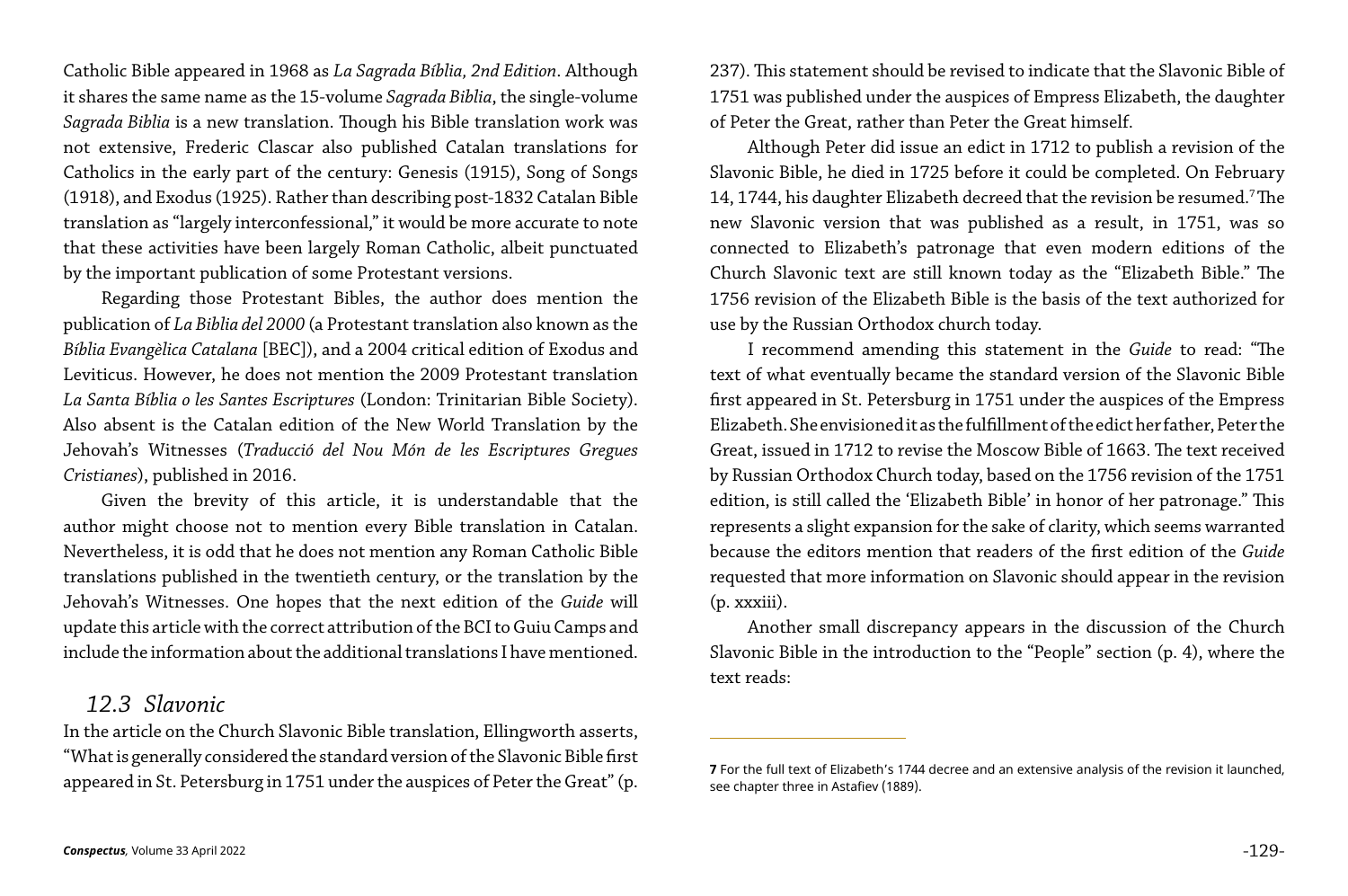Early in the 18c., Peter the Great, Emperor of Russia, ordered the preparation of what would become the standard Church Slavonic Bible, but he died before it was published. Elizabeth, Empress of Russia from 1741 to 1761, ordered its publication in 1751, and it is accordingly known as the "Bible of Elizabeth." (Nida 1972, 197)

The *Guide* cites page 197 in Nida (1972). However, the information in question is found on page 397 of the source in question. It is worth noting that this citation from Nida supports the emendation I have suggested for page 237 in the *Guide*.

#### *12.4 Ukrainian*

The entry for "Ukrainian" identifies the language as "Ukrainian (formerly known as Ruthenian)." As Himka (1996) demonstrates, the term "Ruthenian" in its various spellings has referred to various groups, but never simply to all Ukrainians. I suggest that the editors simply remove the reference to "Ruthenian" in this entry.

#### *12.5 Vuk Stefanović Karadžić*

The *Guide* (p. 34) states that the Serbian linguist Vuk Stefanović Karadžić learned to read and write at the monastery at Tronoša. This matches the claim by the Encyclopedia Britannica (n.d.), which causes us to wonder whether this might be the source that Ellingworth consulted for this article. However, Milićević (1971, 120) qualifies this information slightly: While Karadžić did study at the Tronoša monastery, he was initially taught to read and write by his cousin, Jevta Savić Čotrić, who would later become a Serbian national leader. I suggest that the *Guide* mention the initial contribution of Čotrić to his younger cousin's education.

# **13.Articles that Require Updates**

In his Foreword to the *Guide*, Robert Hodgson, Jr. mentions that this encyclopedia was "a decade long in the making" (p. xxvii). If they were composed at the beginning of this decade-long process, this would explain some articles in the languages section that do not record Bibles produced after about 2009 (e.g., Czech, Italian, Spanish). Other entries cover subjects with more recent developments (e.g., Afrikaans). In addition to the article on Catalan that this review discussed above, I believe that the following articles require an update.

#### *13.1 Kurt Aland*

The entry on Kurt Aland (p. 6) is current up to the publication of the fourth revised edition of the UBS Greek New Testament. I recommend that this article be updated to include the publication of the fifth revised edition.

### *13.2 Afrikaans*

The article on Afrikaans mentions a "source-language orientated translation, which is expected to be published during the bicentenary of the establishment of a Bible Society in South Africa in 2020" (p. 71). This almost certainly refers to *Die Bybel 2020-vertaling*, which the Bible Society of South Africa launched on November 29, 2020, following initial sales of the new Bible version in October. I recommend that the editors of the *Guide* update this article to reflect the 2020 publication of *Die Bybel 2020-vertaling.*

#### *13.3 Czech*

The discussion of Bible translations into Czech (p. 107) is current up to 2004. Since then, several study Bibles and other revisions have been published,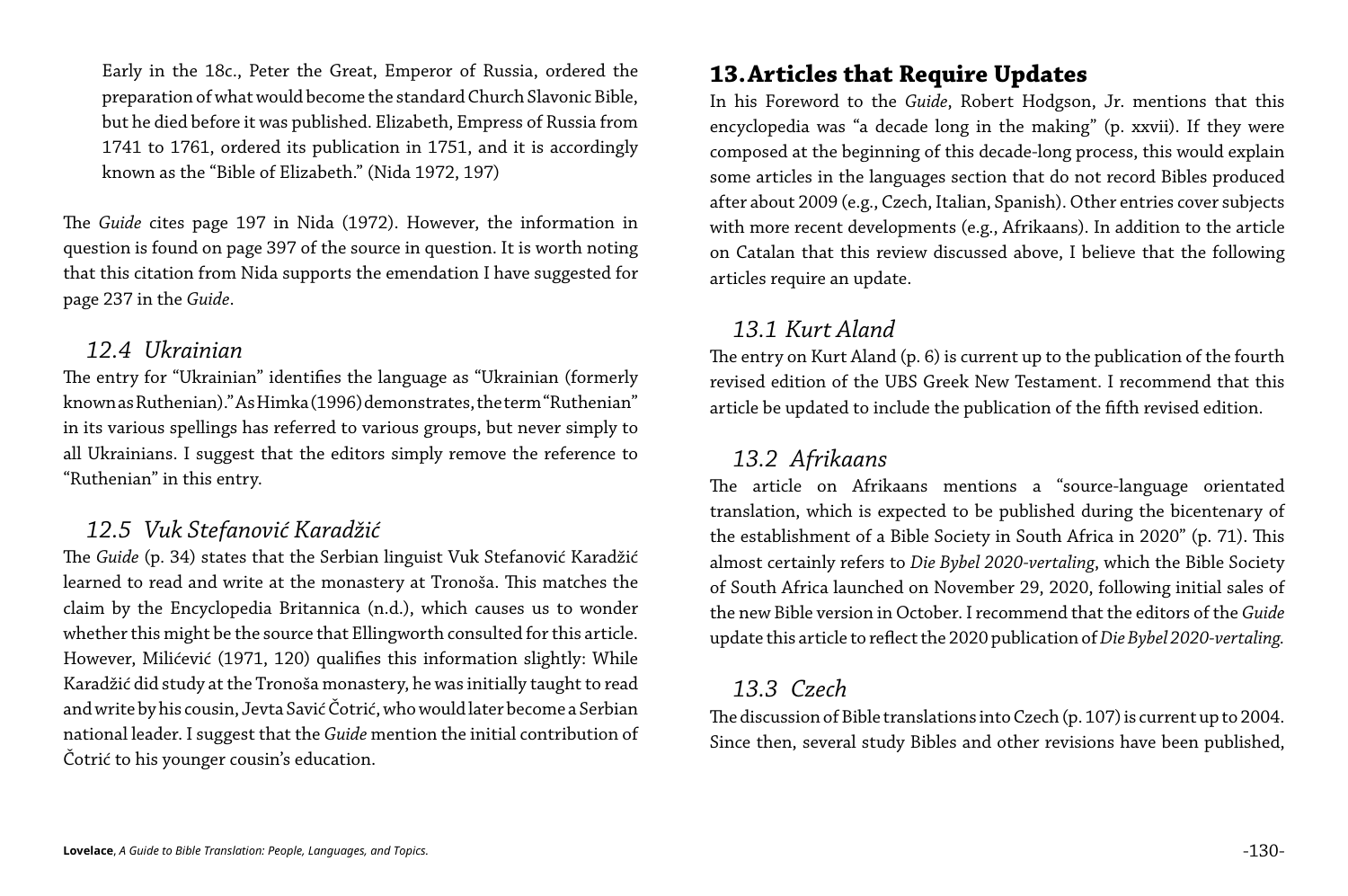though it is not immediately clear from their various respective websites which of these projects (other than the revised *New World Translation*, 2019) represent new versions of the Bible in Czech. In any case, these new Czech Bible editions merit mention in this article.

#### *13.4 Polish*

The entry on Polish mentions that publication of the last two volumes of a multi-volume Bible is "planned for 2016" (p. 215). I suggest that this statement be updated to reflect the current status of this new Polish translation.

#### *13.5 Russian*

The article on Italian (pp. 161–163) is current up to 1997. This coincides with the publication date of a summary of Italian Bible translation by Buzzetti (1997), which seems to be the original source of the article. $8\,$  I recommend

The article on Russian notes that Adventist Pastor Mikhail P. Kulakov founded the Institute for Bible Translation in Zaoksky, where he published his translation of the New Testament, and began publishing portions of the Old Testament. "At the time of this writing," the article says, the Institute "is planning publication of the entire Bible" (p. 224). I recommend that the editors update this article to reflect that the entire (Protestant canon) Bible was, in fact, finished under the direction of Kulakov's son, Mikhail M. Kulakov, and published in 2015.

#### *13.6 Italian*

that future revisions of the Guide update this entry to include discussion of Italian translations after 1997. Among these, the following versions should be noted: *La Sacra Bibbia*, second edition (2008); *La Bibbia di Gerusalemme*  (2009); and two translations by the Jehovah's Witnesses (the *Traduzione del Nuovo Mondo delle Sacre Scritture* [2017] and the *Traduzione del Nuovo Mondo delle Sacre Scritture: Edizione per lo studio* [2018]).

#### *13.7 Spanish*

The article on Spanish Bible translations ("Spanish," pp. 241–244) is a good example of one of the *Guide's* more extensive treatments. Nevertheless, the last modern version mentioned is a 2010 publication (*La Palabra: El mensaje de Dios para mí*). Since 2010, Spanish has seen at least 12 new versions or significant revisions of older versions. At least a few of these translations merit discussion in the *Guide*. The Reina-Valera, which the article in the *Guide* discusses, has enjoyed acceptance in the Spanish-speaking world similar to the way that the English-speaking world has received the King James Bible. Like the King James, the Reina-Valera has undergone many redactions over its four-hundred-year history. In 2011, a revision was published (the *Reina-Valera Contemporánea*, henceforth RVC) that updates the style in many passages to modern Spanish usage. The RVC also footnotes variants in the New Testament between its *Textus Receptus* Vorlage and the Nestle-Aland Greek Text (27th edition). This marks a noteworthy shift to bring the *Reina-Valera* tradition into closer dialogue with modern text criticism.

The year 2011 also saw the publication of a Messianic New Testament (*El Nuevo Testamento Judío*). The *Biblia Textual, Fourth Edition* (2014) merits mention as a fresh translation, produced by the Sociedad Bíblica Iberoamericana. Notable Roman Catholic editions continue to appear, such as the *Biblia de la Iglesia en América* (of which the New Testament was published in 2015) and the *Biblia Didajé* (2016, with commentary based

**<sup>8</sup>** The Guide indicates that Ellingworth translated a Buzzetti article to produce the entry on Italian, but it does not state explicitly which Buzzetti article he translated. However, of the four works by Buzzetti that the Guide cites in its General References, only the 1997 article appears to be a summary history of Italian Bible translation.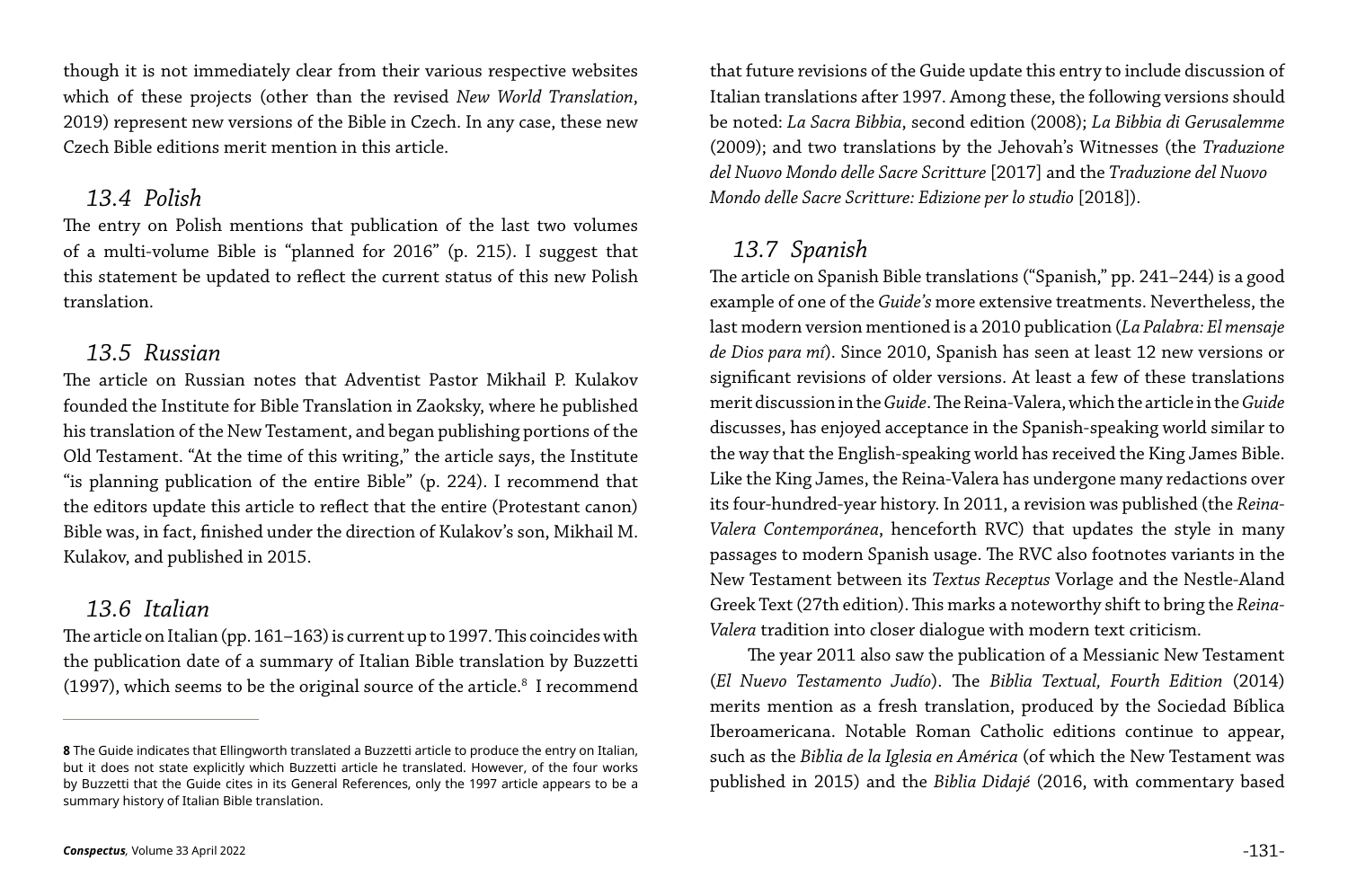on the English *Didache* Bible). The Watchtower Society of the Jehovah's Witnesses recently published the Spanish edition of the *New World Translation* in 2019.

#### **14.Spelling Corrections**

I suggest the following spelling corrections in non-English book titles and personal names:

- 1) *La traducción bíblica: lingüística y estilística*. In the article on Luis Alonso Schökel, the work cited as *La traducción biblica: lingüistic y stilistica* (p. 7) should be spelled *La traducción bíblica: lingüística y estilística.*
- 2) *La Défense et illustration de la langue française*. In the article on Joachim de Bellay (p. 12), the work cited as *Défense et illustration de la langue françoise* should be spelled *La Défense et illustration de la langue française*.
- 3) *Hebräische Grammatik*. Under the entry for Wilhelm Gesenius (p. 28), the title of his *Hebraische Grammatik* should be spelled "*Hebräische Grammatik*," with umlauts over the "a" in "*Hebräische.*"
- 4) *Paolo de Santa Fé*. The entry for Yajirō (p. 64) lists his Portuguese name as "Paola de Santa Fé." The name "Paula" should be spelled "Paulo."
- 5) *Atahualpa*. The *Guide* spells the name of the Inca emperor as "Atahuallpa" (pp. 4, 9, 218), probably following the older convention of the *Encyclopedia Britannica*. I recommend the current convention, following Spanish, that spells the name as "Atahualpa" (with one "l").

# **15.Minor Discrepancies**

In this section, I respectfully list a few places where I believe the *Guide* could improve consistency and clarity.

#### *15.1 Atahualpa*

Regarding the ignominious fate of Atahualpa, the *Guide* reads, "The act of tossing the Bible to the ground was deemed to be blasphemy by the Spanish invaders for which the penalty was death" (p. 4). The structure and the subtle use of "which" make this sentence unclear at first glance: The expression "the Spanish invaders for which the penalty was death" suggests that the Spanish invaders suffered the death penalty. Perhaps this sentence could be clarified by the insertion of a full stop: "The act of tossing the Bible to the ground was deemed to be blasphemy by the Spanish invaders. The penalty was death."

The use of "which" instead of "whom" does disambiguate the recipient of the death penalty. However, this requires the reader to pause and disentangle the syntax. It seems smoother to divide the sentence to improve clarity, as I have suggested here.

#### *15.2 Academic titles*

Under the main category of "Advisors" in the front matter are three categories: Editorial Committee, Editorial Board, and Advisory Committee. Only the members of the Advisory Committee (pp. xxi–xxii) are listed with their academic titles (e.g., "Prof.," "Dr."). The names in the other categories are listed without titles, even though many of these people hold doctorates and professorships as well. For the sake of consistency, I recommend that the *Guide* either remove the titles of the Advisory Committee or include the titles of everyone listed.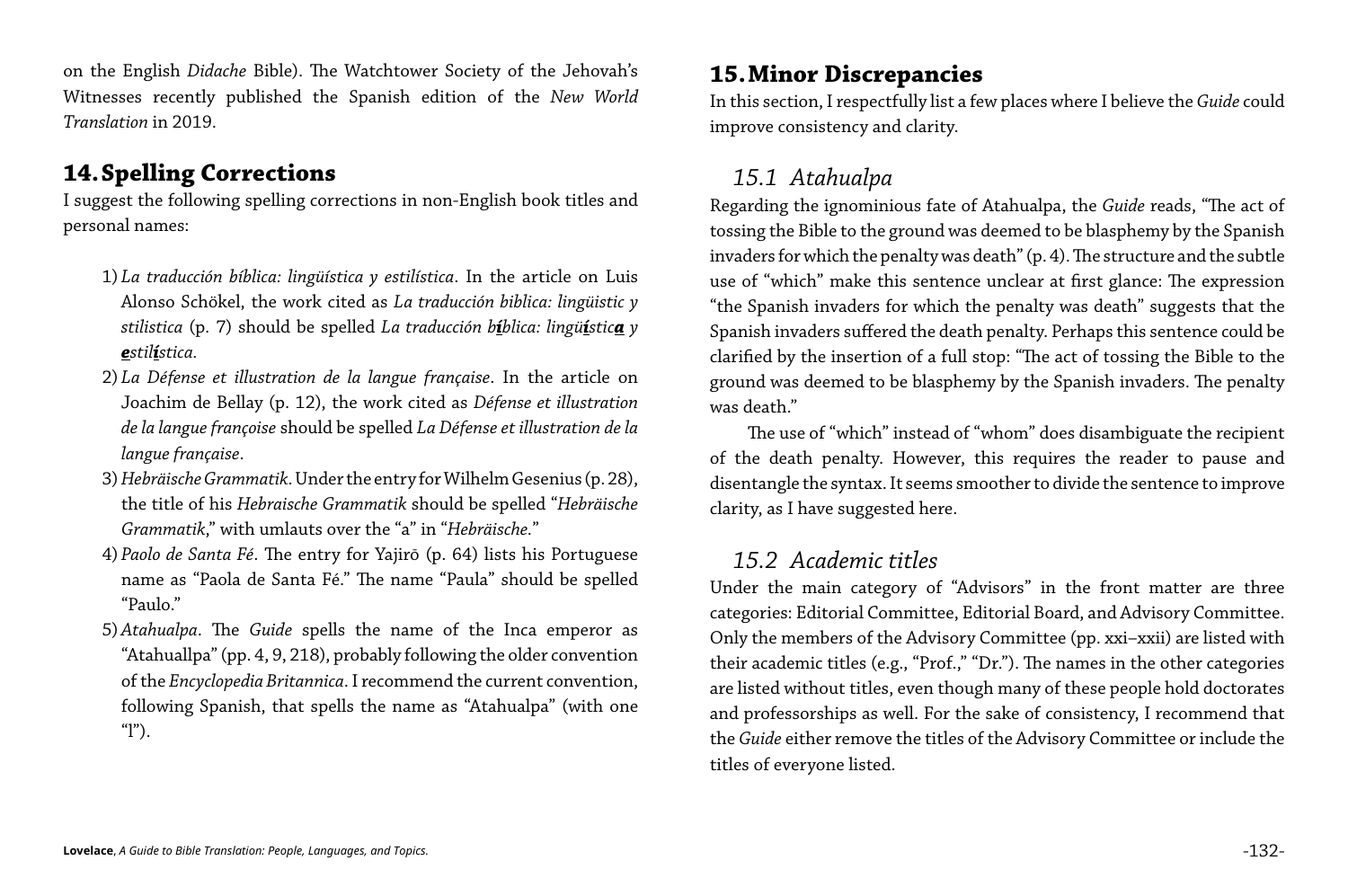#### *15.3 Unclear labels: "Chinese and Chinese Dialects" and "Gypsy Languages"*

A few entries appear under labels that are unclear, such as the entry entitled "Chinese and Chinese dialects." Since China hosts several hundred languages within its boarders, it does not seem proper to speak of "Chinese" as a language. Furthermore, the languages within China so often transcend national boundaries that linguists must resort to labels that reflect this reality (e.g., "Sino-Tibetan"). Therefore, a label such as "Mandarin and other Sinitic languages" or the slightly more durable "Mandarin and other languages in China" would be more consistent with current nomenclature. Such a change would also be consistent with the entry for "Vietnamese and languages of Vietnam" (pp. 268–269).

The entry for "Gypsy languages" stands out because of the oftenpejorative use of the word "Gypsy." This unfortunate coloring of the term has led many people to prefer the term "Roma" over "Gypsy." The *Guide* does seem to be aware of this preference, since the entry at "Gypsy languages" redirects the reader to the entry "Romani." Given modern sensitivities to the word "Gypsy," perhaps future editions of the *Guide* could forego putting an entry for "Gypsy Languages." I suggest that the editors simply put an entry in the *Guide* for "Roma" or "Romani" and note in the text of the article that the Roma languages have historically been known under the name "Gypsy," which is becoming progressively obsolete.

Similarly, the general term "Eskimo" is falling into disuse as some groups find it offensive. As John Harris observes in the "Notes on terminology" at the end of his article on "Indigenous languages" in the *Guide* (pp. 151–154), "Inuit" is now preferred over "Eskimo" (p. 154). I suggest that the *Guide* follow Harris's advice by removing the entry for "Eskimo" (p. 118). In my opinion, readers will scarcely miss the entry for "Eskimo," since it merely directs them to "see Inuit, Yupik." The Aleut people should also be included, along with Inuit and Yupik, among the indigenous circumpolar ethnicities previously labeled as "Eskimo."

In defense of the *Guide*, I must concede that the preferred nomenclature of peoples and their languages is often both highly political and constantly shifting. It would be nearly impossible for any reference work of this scope to select names that satisfy all linguists. Nevertheless, the consensus on "Mandarin," "Roma," and the circumpolar people groups seems to be sufficiently well established that these changes seem warranted.

*15.4 Kenneth Pike (unclear page references)* The article on Kenneth Pike (pp. 50–52) cites multiple works, but the citations are difficult to follow when the author refers to page numbers only. I suggest that this article list the abbreviated title with the page numbers for each citation it gives.

#### *15.5 English*

In the article on English Bible translations (pp. 113–118), Ellingworth calls the Deuterocanonical books "those OT books that have *no surviving basis in the Hebrew Bible* but were part of the LXX and therefore had always been part of the Vulgate" (p. 116, my emphasis). In light of the discovery in the Judean Desert of Hebrew versions of Sirach, portions of Tobit, and part of Baruch, I recommend that the editors of the *Guide* amend this statement as follows, "It [the Douay-Rheims version] was published in 1582 and was followed in 1610 by a complete Bible which included the Deuterocanon, those OT books that *were not included in the canon of the* Hebrew Bible but were part of the LXX and therefore had always been part of the Vulgate." Ellingworth describes the King James Version (KJV) of 1611 as the "the most widely used of Middle English Bibles" (p. 116), even though he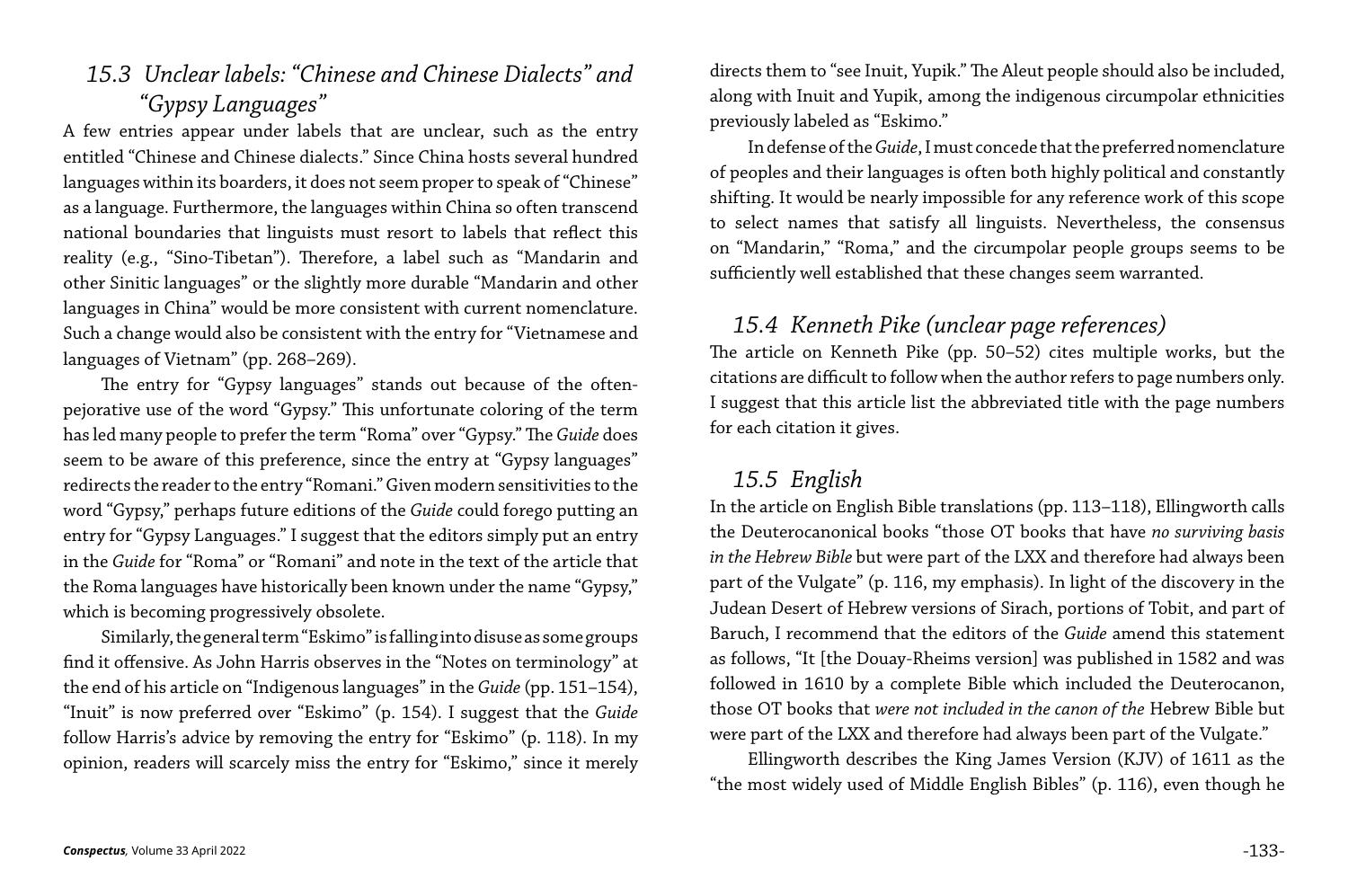correctly assigns the KJV to his first subsection on "Early Modern English." To avoid the possible confusion between whether the 1611 King James Bible represents Middle English or Early Modern English, it would be better to rephrase this statement as follows: "…the KJV became in time the most widely used of English Bibles *produced during this period.*"

#### *15.6 Logos Bible Software*

The introduction to the "Topics" section notes that Logos Bible software is produced by Libronix (p. 277). I suggest updating this sentence with the phrase, "Logos Bible Software, formerly produced by Libronix…" or "Logos Bible Software, currently produced by Faithlife…"

#### *15.7 "Slavic" versus "Slavonic"*

The *Guide* occasionally uses the term "Slavonic" when current American usage prefers "Slavic." The term "Slavonic" used to denote both "Church Slavonic" (i.e., the liturgical language) and "Slavic" (i.e., the peoples, languages, and cultures that descend from the eponymous branch of Indo-European). However, modern American use of the term "Slavonic" now denotes the liturgical language (or sometimes Old Bulgarian, also called "Old Macedonian"). British English apparently uses "Slavonic" to include what American English would call "Slavic." Since the *Guide* has consistently used American English conventions elsewhere, I recommend that it use the term "Slavic" instead of "Slavonic" when the liturgical language is not in view.

The "Slavonic Bible Fund" should be named the "Slavic Bible Fund" on page 224. Similarly, the term "Slavonic" should be changed to "Slavic" on page 338. There we read, "For all textual issues, Orthodox churches in Slavonic countries regard the Church Slavonic Bible text as canonical." This sentence illustrates the difference between "Slavic" and "Slavonic," since it requires

both expressions. I suggest, "For all textual issues, Orthodox churches in Slavic countries regard the Church Slavonic Bible text as canonical." It is not impossible that the author here does intend the sense of "Slavonic," that is, "Orthodox churches in Slavonic countries" could mean, "Orthodox churches in countries that adhere to the Church Slavonic rite." In this case, "Slavonic" would be the correct word choice. However, it seems more likely that "Slavic" is the intended term. The meaning would then approximately be, "Orthodox churches in ethnically and culturally Slavic countries regard the Church Slavonic Bible text as canonical." Please note that the expression "Church Slavonic" should remain as it stands.

On page 635, we find this statement: "The Church Slavonic translation of the Bible now used in the Russian and other Slav Orthodox Churches goes directly back to the first translation produced by the saintly brothers and their successors." While the expression "Slav Orthodox Churches" is certainly clearer than "Slavonic Orthodox Churches," current usage suggests that "Slavic Orthodox Churches" might be a better choice.

Where the entry for "Belarusan" identifies it as an "Eastern Slavonic language" (p. 88), it should be called an "eastern Slavic language." I suggest that the definite article be added to the following sentence in this entry: "A number of biblical fragments in Old Belarusan appeared in several manuscripts: Vitsebsk Psalter (1492), Chetsi-Minei (1489), and the Vilno Codex…" (p.88). The revision should read, "…the Vitebsk Psalter…"

# *15.8 Citation of Stephen Batalden in "Confessional and Interconfessional Translations"*

On page 381, Omanson cites "Bataldan [sic] 2004, 169–268." The name of this author should be corrected to "Batalden." The article by Batalden does not seem to be listed in the *Guide's* "General References" section, though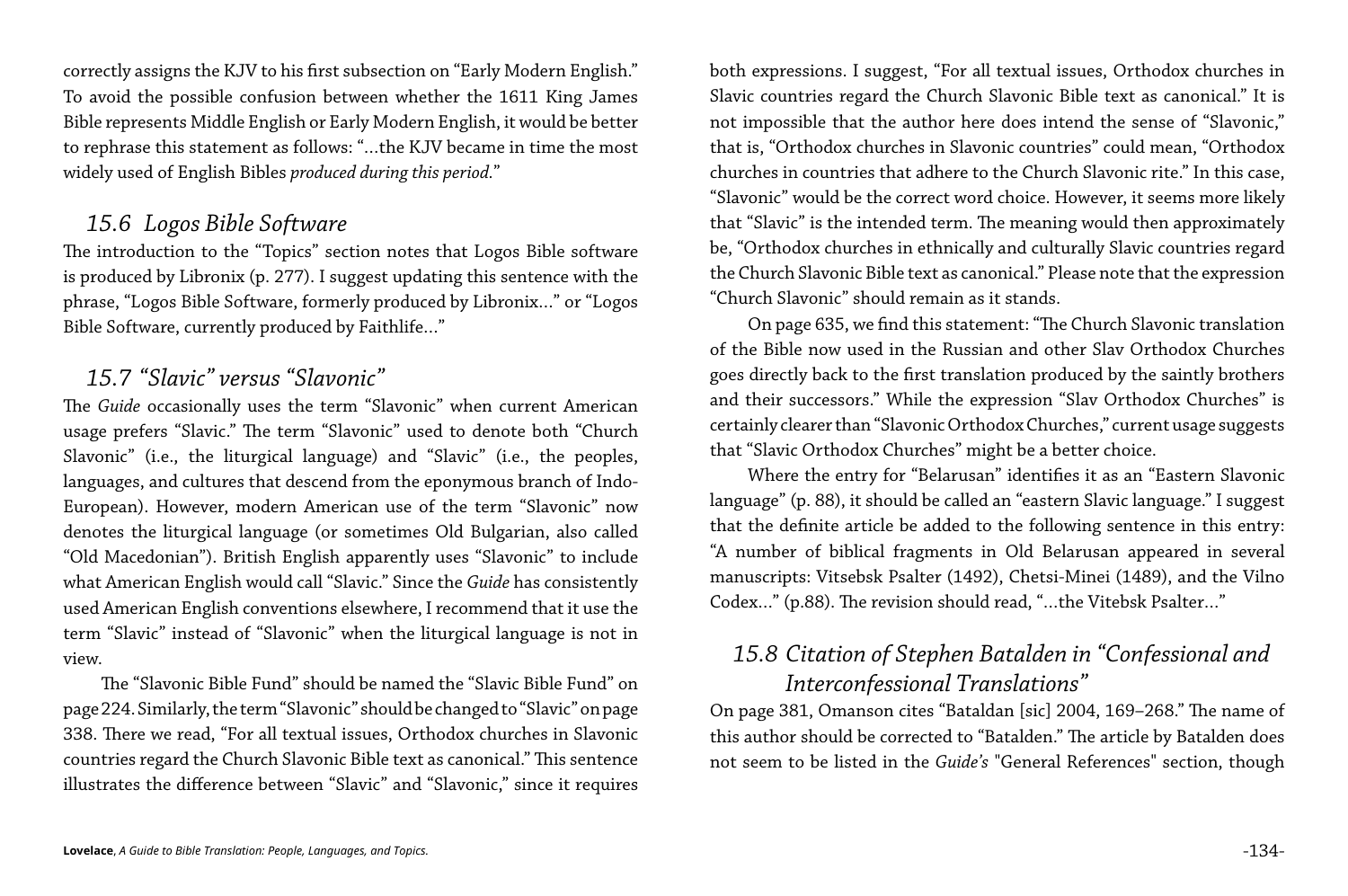the following does appear: Dean, John. 2004. "London Bible House in the 1950s." In Stephen Bataldan [sic], Kathleen Cann, and John Dean, eds., *Sowing the Word: The Cultural Impact of the British and Foreign Bible Society 1804–2004*. Sheffield: Sheffield Phoenix Press, 81–96. It is unclear whether this work cited in the bibliography contains the reference cited on page 381 of the *Guide*.

### **16.Inactive Hyperlinks**

The following hyperlinks in the *Guide* are inactive. I respectfully recommend that they be revised or removed.

- 1)"John Wycliffe." The article on John Wycliffe gives a hyperlink to an edition of the Bible published by his followers (http://wesley.nnu. edu/biblical\_studies/wycliffe, p. 64). This internet link is inactive as of June 23, 2021.
- 2)"Sign languages." As of June 28, 2021, the hyperlink https://video. deafbiblesociety.com/ismilmo is inactive in the article on "Bible Translation in Sign Languages" (p. 231).
- 3)"Syriac." The hyperlink http://www.ancientscripts.com/syriac.html (as of June 28, 2021) in the article on "Syriac" (p. 248) is inactive.
- 4)"Christianity and sacred text." The hyperlink www.americanbible. org/about in the article on "Christianity and sacred text" (p. 342) directs the reader to an active page, but that page does not contain the text that the article cites (as of June 30, 2021).

### **17.Biographical Sketches for All Contributing Authors**

This review has focused much of its attention on the authors who contribute articles to the *Guide* because I believe that their experience and scholarship

adds value to this encyclopedia. I suggest that biographical sketches be included in the *Guide* for every author.

### **18.Relying on the Experts**

This review has attempted to point out that the *Guide* is at its best when it enlists the experts. As the editors consider revising the *Guide* for future editions, I recommend that they play to this strength by continuing to seek the assistance of specialists in two ways: first, specialists should assess the changes that this review has suggested to the content of the *Guide*.

Second, if this review is correct when it asserts that the *Guide* is at its best when the experts speak, then it follows that the best practices moving forward should take greater advantage of the scholarship of specialists. Please allow me to illustrate this by pointing out an example of where the *Guide* seems to rely too much on the contributions of a single author.

The late Paul Ellingworth single-handedly authors 85 entries in the The sheer scope of these 85 articles almost guarantees that Ellingworth

*Guide*, not counting the articles he submits in translation or as coauthor with someone else. These articles span all three of its major sections ("People," "Languages," and "Topics"), and they cover a staggering array of subjects. Considering the career that Ellingworth enjoyed in Bible translation and academia (particularly as a scholar on the book of Hebrews), it surprises no one that he was respected for the breadth of his knowledge in many areas. could not equally be an expert in all of them. Take, for example, the corrections this review has suggested in the articles he writes on "Slavonic" and "Vuk Stefanović Karadžić." If Ellingworth was relying on English resources to research these two articles, he can scarcely be faulted if he missed important details. Perhaps if the *Guide* had enlisted specialists in these subjects to pen the articles, some of the discrepancies might have been avoided.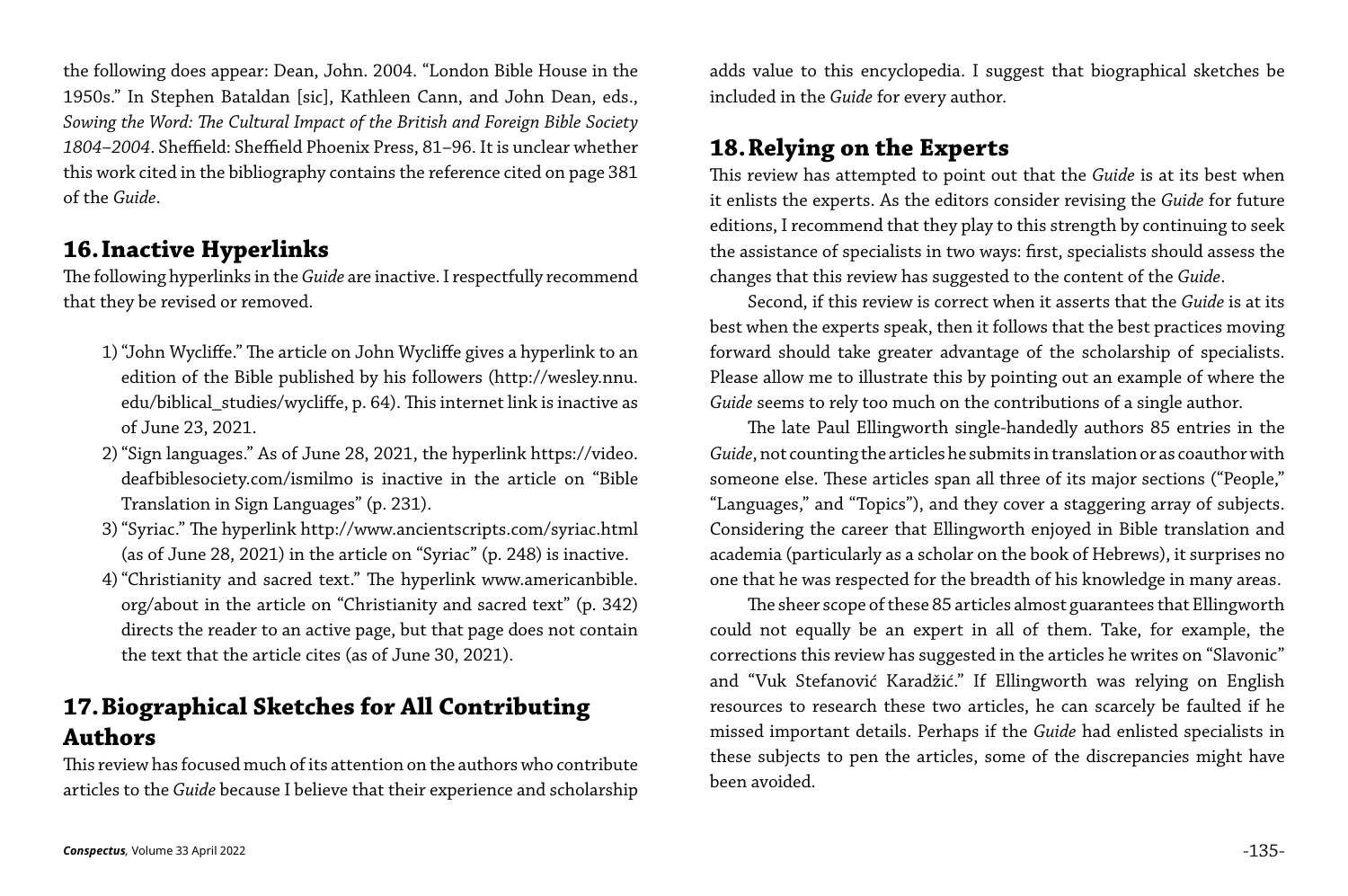Although no other author contributes as many articles to the *Guide* as the esteemed Ellingworth, he is not the only author who has submitted a large number of entries. For instance, two other authors submit over 50 articles each to this encyclopedia on a range of subjects no less extensive than the entries by Ellingworth. Rather than relying on so few people for so much of its content, I suggest that the *Guide* exploit its strongest attribute and enjoin more scholars to share the load.

Considering the many scholars that do contribute to this encyclopedia, the *Guide* shows every evidence that the editors have invited as many experts as possible to submit articles. Therefore, this recommendation to engage more specialists to write the *Guide's* entries does not imply that the editors have not solicited those contributions. Rather, this review merely recognizes the excellence of those submissions, and encourages the editors to increase this practice of seeking out top scholars in Bible translation to contribute more articles in subsequent editions. Therefore, this review is as much a supplication to ask more scholars to contribute future articles to the *Guide* as it is a call to the editors to accept them.

In closing, I enthusiastically invite anyone interested in the field to read *A Guide to Bible Translation: People, Languages, and Topics.* It is my hope that the readers derive as much enjoyment as I did from the wealth of expertise and experience this encyclopedia offers.<sup>9</sup>

> Christopher J. Lovelace<sup>10</sup> Seed Company

#### **19.Conclusion**

This review of *A Guide to Bible Translation* has selectively attempted to highlight some of the contributing authors and articles that stood out to me as someone who is involved in Bible translation. It has been a pleasure to discover well-written entries by well-respected people in Bible translation and related disciplines. Hopefully, this review has invited its readers to discover the *Guide's* understated excellence on their own.

This review has pointed out a few areas where I believe the *Guide* requires revision or correction. Most of these amendments are not extensive. If the editors accept these suggestions, the changes should be easy to implement, at least in the electronic edition. Assuming that many Bible translation personnel will be accessing the digital text of the *Guide* in *Translator's Workplace* through Logos Bible software, any revisions should appear during the course of regular software updates.

#### **Works Cited**

Buzzetti, Carlo. 1997. "La Bibbia in Lingua Italiana." In *Nuovo Grande Commentario Biblico*, edited by Raymond Edward Brown, Joseph A. Fitzmyer, Giuseppe Segalla, Flavio Dalla Vecchia, Roland Edmund Murphy, and Marco Vironda, 1453–1463. Brescia: Queriniana. Cho, Ji-Youn. 2009. *Politeness Addressee Honorifics in Bible Translation.* UBS Monograph Series No. 11. Reading: United Bible Societies. *Encyclopedia Britannica.* n.d. "Vuk Stefanović Karadžić." Chicago: Encyclopaedia Britannica. Accessed June 21, 2021. https://www. britannica.com/biography/Vuk-Stefanovic-Karadzic.

**9** A pre-publication draft of this review was shared with the *Guide's* editors, who graciously offered many useful comments toward its improvement. The opinions expressed in this review, however,

**10** Mr. Christopher J. Lovelace, M.Div., Th.M., serves as a Bible Translation Consultant with Seed

chris\_lovelace@tsco.org

are my own.

Company.